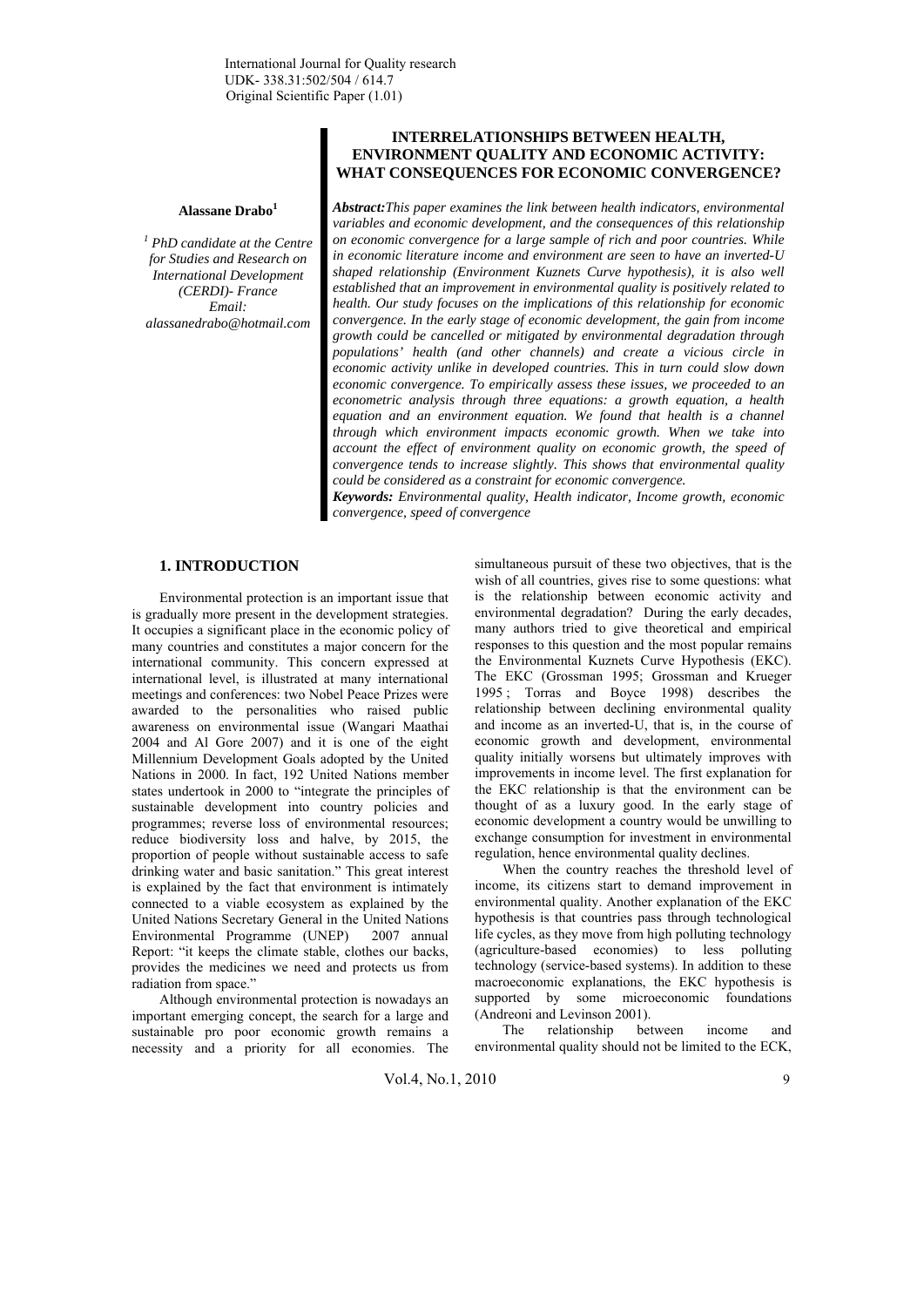

the environmental degradation in turn can have significant effects on economic activity (Bovenberg and Smulders 1995 and 1996; Bruvoll and al. 1999). These effects impact growth through many channels among which health status. Health occupies a dominating role in the economic policy of many developing countries. This importance is illustrated through its weight among the MDG. Some works estimate the cost of pollution and they show that morbidity and mortality should be considered (OMS 2004; Scapecchi 2008).

This interrelationship between health, environment and economic activity can have different consequences depending on the development level and this can slow down the speed of economic convergence.

We propose, in this article, a theoretical and empirical explanation of the relationship between health, environment and economic activity and its consequences on economic convergence. The interest comes from the fact that very few studies are interested, in a simultaneous way, in these three elements in spite of the importance granted by the international community. The major part of international studies on this relation, nevertheless, focuses on the EKC hypothesis and those interested in the reverse causality are scarce.

Our works show that there is a feedback relationship between economic activity and environmental quality on one the hand and between health and economic activity on the other hand. Health status remains an important channel through which environmental degradation affects economic growth even if it is not the only one. Once the effect of the environment quality is controlled, the speed of convergence tends to increase slightly.

The rest of this article is organised in four sections: the first is about the literature review on the relationship between economic activity, health and environment. In the second we develop a growth model that takes into account environmental aspect. The third one show the evidence of the relationship between health, environmental degradation and economic growth through an econometric technique better adapted. Finally, we proceed to some sensitivity analysis before concluding.

### **2. LITERATURE REVIEW:**

### **2.1 Economic growth and convergence**

Economic convergence, concept introduced in economic literature by Solow (1956) has been many times tested and improved by economists. It was generalised by Barro and Sala-i-Martin (1992), Mankiw, Romer and Weil (1992), Levine and Renelt (1992) through the conditional convergence notion. Conditional convergence implies that countries would reach their respective steady states. Hence, in looking for convergence in a cross country study, it is necessary to control for the differences in steady states of different countries. The choice of control variables is very important because the statistical significant level as well as the coefficient amplitude of the variable of interest is sensitive in this choice (Levine et Renelt 1992). In 1992, Mankiw, Romer and Weil provided an analysis of economic convergence by adding human capital, represented by education level, to Solow (1956) model and they showed that their results fit better to the predictions of Solow model. Knowles and Owen (1995) completed this work by adding health as second human capital.

All these improvements are important but not enough because they do not take into account the role that could play some omitted variables, in particular the environmental quality which arouses a renewed interest these last years with the natural resources curse and EKC hypothesis.

## **2.2 Consideration of the environmental aspect**

The existence of an intrinsic relation between economic activity and environmental quality remains evident. At the theoretical level several authors tried to give an explanation to the way the environment degradation could impact the economic activity (Bovenberg and Smulders 1995 and 1996; Bruvoll and al. 1999; Resesudarmo and Thorbecke 1996; Hofkes 1996; Geldrop and Withagen 2000). These theoretical works can be divided into four major categories following Panayotou (2000). Optimal growth models build on a Ramsey (1928) model, as extended by Koopmans (1960) and Cass (1965) constitute the first category (Keeler and al.. 1971; Mäler 1974; Gruver 1976; Brock 1977; Becker 1982; Tahvonen and Kuuluvainen 1994; Selden and Song 1995 and Stokey 1998). These are dynamic optimisation model, in which the utility-maximisation problem of the infinitely lived consumer is solved using the techniques of optimal control theory. Most of these models were developed in 1970s to show that the dependence of industrialised economies on petroleum constituted a limit to growth. Some of these models considered the effects of pollution on growth path (Keeler and al. 1971; Gruver 1976, Van der Ploeg and Withagen 1991) whereas others focused on natural resources depletion (Dasgupta and Heal 1974; Solow 1974). In general, models of pollution and optimal growth suggest that some abatement or curtailment of growth will be optimal.

The second category considers not only pollution as an argument of production and utility function, but also it includes environment itself as a factor of production (Lopez 1994; Chichilinsky 1994 ; Geldrop and Withagen 2000). This measure of environmental quality can be conceptualised as a stock that is damaged by production or pollution. The presence of environmental stock in the production function means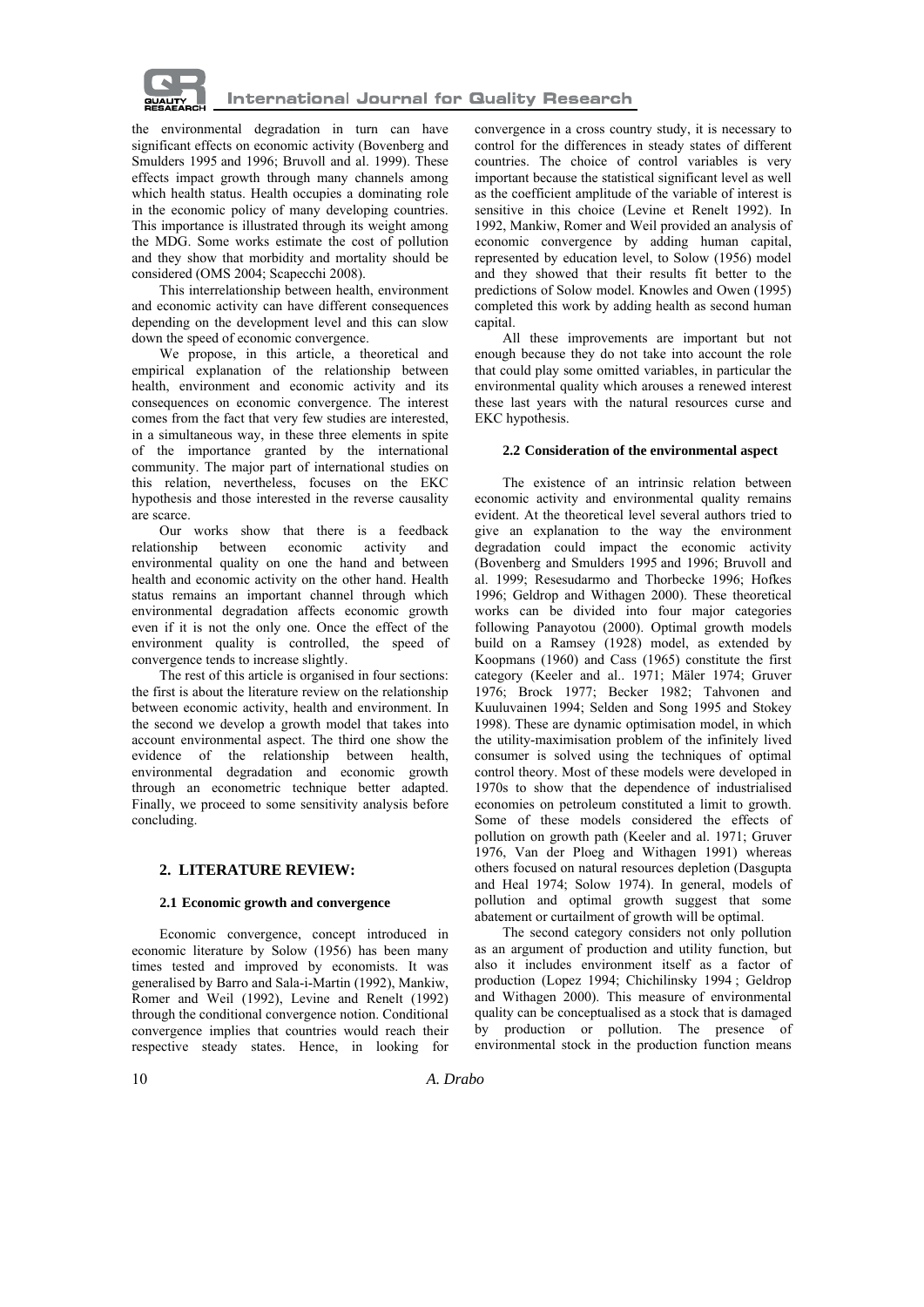

that optimal pollution taxes or regulations are not sufficient to achieve the optimal level of environmental quality in the steady state.

The third group is constituted of endogenous growth model that relax the neoclassical specification of the production function assumed in the optimal growth models (Bovenberg et Smulders 1995 and 1996; Hofkes 1996; Ligthhard and Van der Ploeg 1994; Gradus and Smulders 1993 and Stokey 1998). Based on the works of Romer (1986, 1990), these models are characterised by constant or increasing returns to scale to some factors, or a class of factors, because private returns on investment may differ from the social returns on investment, often because of externality effects. This category consists in extending this new growth theory to include the environment or pollution as factor of production and environment quality as an argument of the utility function. Bovenberg and Smulders (1995, 1996) modify the Romer (1986) model to include the environment as a factor of production. Lighhard and Van der Ploeg (1994), Gradus and Smulders (1993) and Stockey (1998) extend the simple "AK" used by Barro by including environment. Hung, Chang and Blackburn (1994) use the Romer (1990) work. In general, optimal pollution control requires a lower level of growth than would be achieved in the absence of pollution.

Finally, we have other models that connect environmental degradation and economic growth. This category includes the overlapping generation model based on diamond (1965), this is the case of John and Pecchenino (1994, 1995). We also have a two country general equilibrium model of growth and environment in presence of trade (Copeland and Taylor 1994). The models reinforce the results of the optimal growth model.

At the empirical level, some economists tried to assess this impact of the environmental degradation on the economic activity. Bruvol and al. (1999) estimated the cost to society of environmental constraints, called environmental drag, in Norwegian economy through a dynamic resource environment applied model (DREAM). Their study indicates that the environmental drag reduces annual economic growth rates by about 0.1 percentage point and annual growth in wealth, including environmental wealth, is reduced by 0.23 percentage points until 2030. Resosudarmo and Thorbecke (1996), show through Social Environmental Accounting Matrix (SEAM) and some simulations, that the improvement of environment quality reduces health problems and therefore stimulates economic growth.

The best way to understand how environmental degradation can affect economic growth is to explain the channels through which this occurs. In economic literature we can find implicitly or explicitly some of these channels. Most of the channels met in the

literature are the labour supply and labour productivity<sup>1</sup>. Air pollutions by CO2, SO2, NOx, CO, traffic noise, etc. affect health and leave people unable to work over short or long periods and reduce the productivity of those who work. Bruvoll and al. (1999) show that the health damages increase by 28% from 1989 up to 2030 in Norway because of emissions and this health damages contribute to 39% of the disutility from environmental services in 2030. Several ecological studies show that respiratory and cardiovascular diseases are closely linked to air quality (Poloniecki and al. 1997 ; Samet and al. 2000 ; Schwartz 1999 ; Schwartz and Morris 1995; Evans and Smith 2005; etc.). Zanobetti and al. (2000) show that the rate of hospitalisation due to cardiovascular diseases increases by 1.27 % when particle PM10 increases by 10 µg/m3. Peter and al. (2001) find that an increasing of particle level raises the risk of heart attack in the days following the increase of these particles. For Schirnding (2002), in the poorest regions, twenty percent of children do not reach their fifth birthday mainly because of the diseases connected to environmental degradation.

The other channels have not been broadly developed in the literature. Among them, we have the deterioration of physical capital (Bruvoll et al. 1999 ; Bovenberg et Smulders 1996 ; etc.). In fact, some pollutants such as SO2, induces corrosion on capital equipment and increases road depreciation and thus depreciation of public capital. This increased burden on public expenditures eventually crowds out private activity (Bruvoll et al. 1999). Another channel is welfare degradation. People receive utility from environmental services like recreational values. Some pollutants, such as SO2 and NOx, contribute to acidification of lakes and forests and others such as CO and PM10, provoke health related suffering. This can discourage foreign direct investment and skilled labour. Finally, environmental quality improvement affects saving behaviour, therefore investment Ricci (2007).It is now clear that environment quality affects economic performance. Economic activity in turn deteriorates environment quality and this in almost all the economic sectors (Shafik 1994, Mansour 2004; Mansour 2004; Yadav 1997; WRI 1996; Hettige, Mani and Wheeler 1998). This effect of economic activity on environment quality is complex and depends on some factors, namely preferences, production technology and the economic structure which are intrinsically linked to development level. Pollution level depends on gross domestic product (GDP) composition which itself is linked to development level (ECK hypothesis).

There is therefore a link between environmental quality, people health and economic activity. However, the empirical assessment of the impact of environmental degradation on economic performance in an

 $<sup>1</sup>$  This channel will be the object of particular attention in</sup> this article.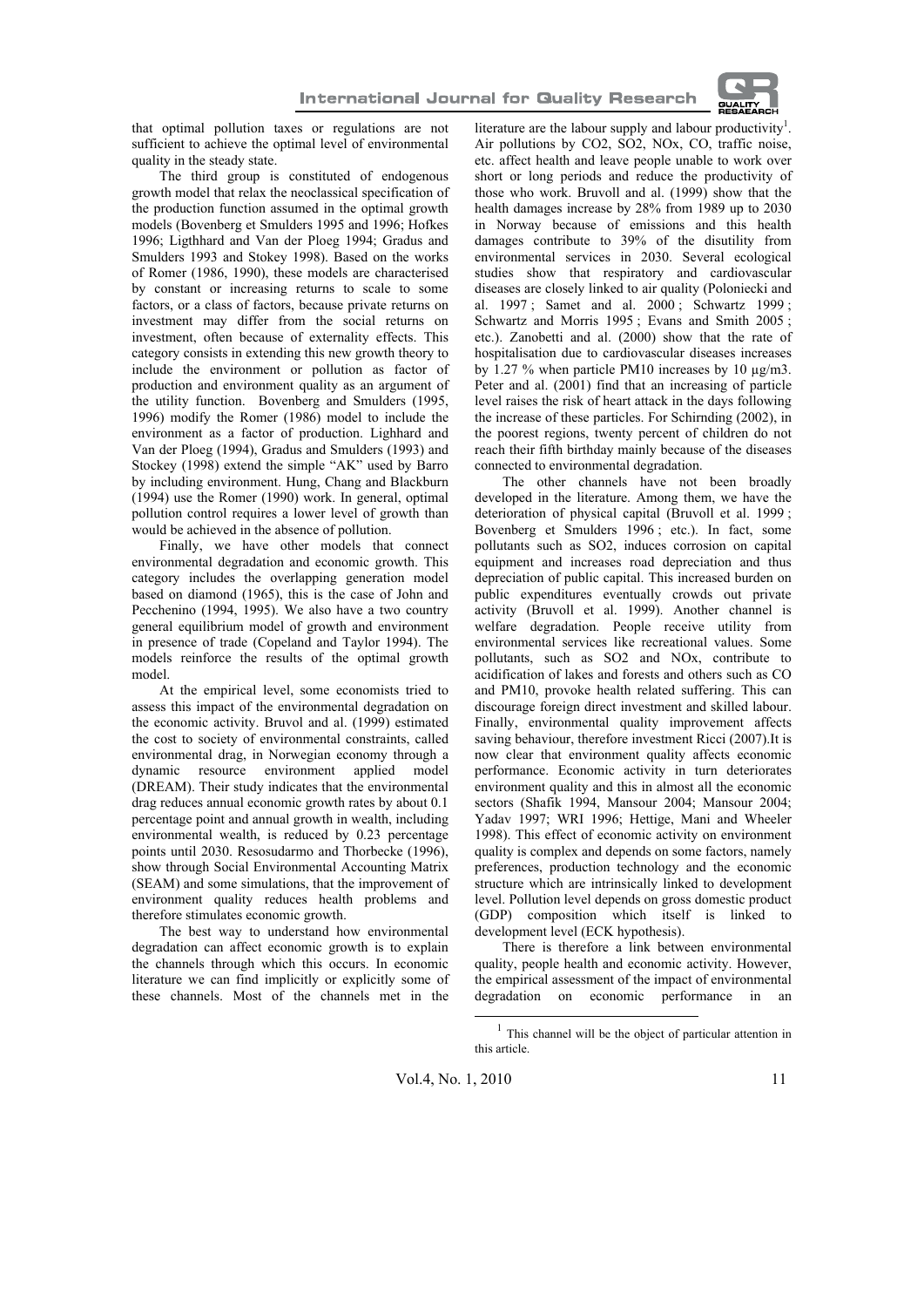

international framework is rare: it is dominated by microeconomic studies and does not pay enough attention to the channels of transmission.

The first goal of this paper is to bridge this gap by including environmental variable in a neoclassical growth model. Moreover, most of the studies that access the effect of GDP on environ, do not pay attention to the feedback effect and that can bias their results. We take this into account here.Finally, this paper discusses the consequence of the interrelationship between environment, health and economic performance on economic convergence. In fact, this interrelationship provokes different consequences depending on development level if the EKC hypothesis is verified.In countries below EKC income threshold, all attempts to boost economic growth will result in greater environmental degradation.

And this will burden economic growth through health and other channels creating a vicious circle. When countries above the EKC income threshold try to boost their economic growth, their environment quality will be improved and therefore they will be in a virtuous circle. That will penalise poor countries by slowing down the speed of convergence.

## **3. ECONOMIC GROWTH AND ENVIRONMENT QUALITY**

In this section, we introduce environmental capital in a growth model, and we observe the consequences on economic convergence process.

#### **3.1 The model**

We begin this model by a neoclassical growth model augmented by human capital, and then we add environment quality as factor of production.

$$
(1) \t Y_{ii} = K_{ii}^a H_{ii}^b Q_{ii}^c (A_{ii} L_{ii})^{1-a-b}
$$

Where Y is the real product, K, H and Q are respectively the stock of physical capital, the stock of human capital and the natural environment quality. L is the labour factor and A the technological progress.

Q, the stock of environment capital affects the production process through the providing of productive services (an example is the impact of air quality on employees' health, the productivity of labour and the depreciation of physical equipment). We are not the first authors who use environment quality as factor of we have:

production, others did it (Bovenberg and Smulders 1995 and 1996; Bruvoll and al. 1999 ; Resesudarmo and Thorbecke 1996 ; Hofkes 1996 ; Geldrop and Withagen 2000.).

 Geldrop and Withagen (2000) used environment as a factor of production, a production that can be consumed and invested for the improvement of environment quality and for the increasing of natural resource stock.

The equation (1) can be written in per unit of effective labour:

$$
(2) \t y_{it} = k_{it}^a h_{it}^b q_{it}^c
$$

With 
$$
L_{it} = L_{io} \exp(n_i t)
$$
 an  $A_{it} = A_t = A_o \exp(gt)$ 

where  $n_i$  is the growth rate of labour force and g that of technology.

The accumulation of physical capital, human capital and environmental capital can be modelled as (3)

$$
(3) \qquad k_{it} = s_{ki} y_{it} - (n_{it} + g_t + \delta_t) k_{it}
$$

(4)  $\hat{h}_{it} = s_{hi} y_{it} - (n_{it} + g_t + \delta_t) h_{it}$ 

(5) 
$$
q_{ii} = s_{qi} y_{it} - (n_{it} + g_t + \delta_t) q_{it}
$$
  
0.65)

to (5):

Where  $S_{ki}$ ,  $S_{hi}$  and  $S_{qi}$  are the proportion of income respectively invested in physical capital, human capital and natural environment improvement and  $\delta$ the capital depreciation rate. As in MRW (1992), we assume that physical capital depreciation rate is the same as that of human capital.

We also assume that environmental capital

$$
(6)
$$
\n
$$
k_{i}^{*} = \left(\frac{s_{k i t}^{1 - b - c} s_{h i t} s_{q i t}^{b}}{n_{i} + g + \delta}\right) \frac{1}{\sqrt{n}}
$$
\n
$$
(7)
$$
\n
$$
h_{i}^{*} = \left(\frac{s_{k i t}^{a} s_{h i t}^{1 - a - c} s_{q i t}^{c}}{n_{i} + g + \delta}\right) \frac{1}{\sqrt{n}}
$$
\n
$$
(8)
$$
\n
$$
q_{i}^{*} = \left(\frac{s_{k i t}^{a} s_{h i t}^{b} s_{q i t}^{1 - a - b}}{n_{i} + g + \delta}\right) \frac{1}{\sqrt{n}}
$$

depreciation rate is the same as that of physical capital. Following MRW (1992), we can show that  $(3)$  to  $(5)$ give (6) to (8) at steady state:

Where the asterisk indicate the steady state value and  $n=1$ -a-b-c

Replacing (6) to (8) in (2), and using natural logarithm,

(11) 
$$
\ln(\frac{Y_{it}^*}{L_{it}}) = \ln A_0 + gt - \frac{1-\eta}{\eta} \ln(n_i + g + \delta)_t + \frac{a}{\eta} \ln(s_{kit}) + \frac{b}{\eta} \ln(s_{hit}) + \frac{c}{\eta} \ln(s_{git})
$$

The equation (11) shows that the investment in the accumulation of physical capital, human capital and natural environment improvement impacts positively on

production per capital. The variable  $Y^*$  cannot be observed and suppose that we are at the steady state at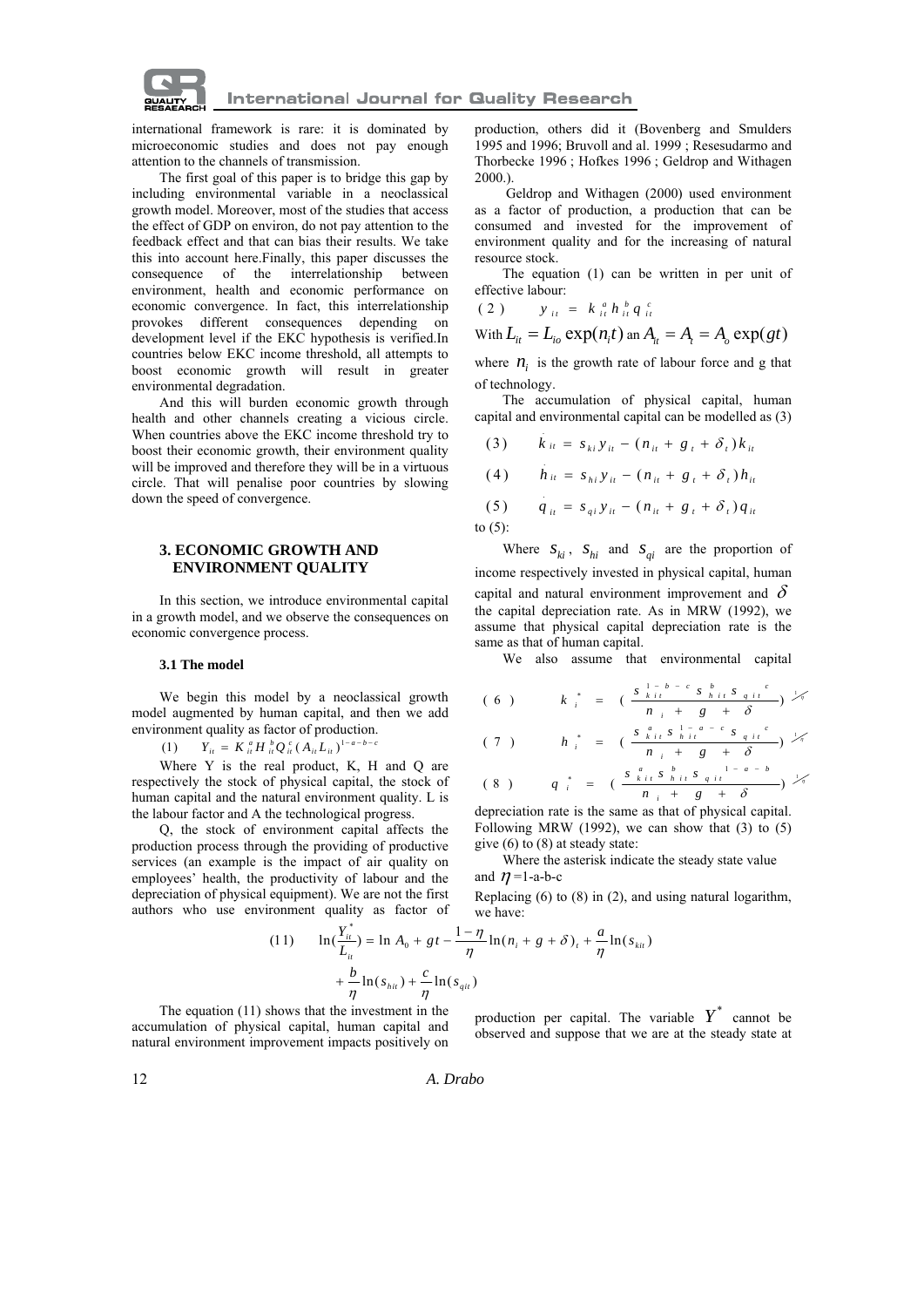will increase.

written as  $(13)$  since  $a+b+c<1$ .

period,  $(11)$  gives  $(14)$ :

where  $(t-s)$  is a period arbitrary chosen.

the estimation period and this is a strong assumption. To solve this problem, we use the linearization method of MRW (1992), Bassanini and Scarpetta (2001 and 2007) and we have:

(12) 
$$
\frac{d \ln y_t}{dt} = -\lambda (\ln \hat{y}_t - \ln \hat{y}^*)
$$
 where  
\n
$$
\hat{y} = \frac{Y}{L}
$$
 and  $\lambda = (1 - a - b - c)(n + g + \delta)$  is the speed

∧

of convergence. This speed of convergence changes

(14) 
$$
\ln(\hat{y}_{it}) - \ln(\hat{y}_{it-s}) = \theta \ln A_0 + \theta gt - \frac{1-\eta}{\eta} \theta \ln(n_i + g + \delta),
$$

$$
+ \frac{a}{\eta} \theta \ln(s_{kit}) + \frac{b}{\eta} \theta \ln(s_{hit}) + \frac{c}{\eta} \theta \ln(s_{air}) - \theta \ln(\hat{y}_{it-s})
$$

have (15):

by panel data.

Where  $\theta = (1 - e \times p (- \lambda_i t))$ 

Equation (14) can be simply written by adding both  $\ln(y_{t-s})$  to the left and right hand sides in order to

(15) 
$$
\ln(\hat{y}_t) = \theta \ln A_0 + \theta gt - \frac{1-\eta}{\eta} \theta \ln(n_i + g + \delta)_t + \frac{a}{\eta} \theta \ln(s_{ki}) + \frac{b}{\eta} \theta \ln(s_{ki}) + \frac{c}{\eta} \theta \ln(s_{qi}) + e^{-\lambda t} \ln(\hat{y}_{t-s})
$$

## **3.2 Empirical study**

Equation (15) can be written econometrically as a dynamic panel specification as (16):

with the addition of environmental variables through the parameter c. If c is negative, the speed of convergence

The transition through the steady state can be

(13) ln  $\hat{y}_t - \ln \hat{y}_t = \theta (\ln \hat{y}^* - \ln \hat{y}_t)$ ,

Replacing steady state y value by it value in current

have only  $\ln(y_t)$  as left hand side member and we

This equation can be estimated in all time intervals

## *1- econometrical specification*

$$
(16) \quad y_{it} = \mu_i + \kappa_t + \alpha_1 y_{it-1} + \alpha_2 m_{it} + \alpha_3 k_{it} + \alpha_4 h_{it} + \alpha_5 q_{it} + v_{it}
$$

Where  $\mu_i = \theta \ln A_0$  is the country fixed effect,

 $\kappa_t = \theta gt$  is the time fixed effect and  $v_i$  represents the error term.  $y_{it} = \ln(y_{it})$ ,

$$
\alpha_{1} = e^{-\lambda t} \nvert \nvert \nvert \alpha_{2} = \frac{1-\eta}{\eta} \theta \nvert \nvert \nvert \alpha_{3} = \frac{a}{\eta} \theta
$$

This econometric model can be estimated through panel data with country and time specific effects.

random. In the present work this problem does not matter because the random effects model is not the appropriate method here (Islam 1995), the specific effects could be correlated with exogenous variables included in the model. In fact,  $A_0$  is not only made up of the technological level, but it also made up of resource endowment, institutions level, etc., and it is less convincing to think that saving behaviour, education and fertility rate will not be affected by these elements. The more appropriate is the fixed effects model. Islam (1995) used both the fixed effects estimator and that of minimum distance (Chambenlin 1982), and found that there is not any significant difference between them. The fixed effects estimator is therefore suitable for our analysis even if it is exposed

$$
y_{it-1} = \ln(y_{it-1}), m_{it} = \ln(n_i + g + \delta)_t,
$$
  

$$
k_{it} = \ln(s_{kit}) \ h_{it} = \ln(s_{hit}) \text{ and } q_{it} = \ln(s_{git})
$$

$$
= \frac{a}{\eta} \theta \quad \dot{\theta} \quad \frac{a}{\eta} \quad = \frac{b}{\eta} \theta \quad \dot{\theta} \quad \frac{a}{\eta} \quad = \frac{c}{\eta} \theta
$$

However, the use of panel dataset requires the precision whether the specific effects are fixed or to some criticisms. Another suitable estimator for our model is that of generalized method of moments (GMM) in dynamic panel developed by Arellano and Bond (1991), Arellano and Bover (1995) and Blundell and Bond (1998). Another interest of this estimator, apart from the presence of lagged dependant variable among explanatory variables, is the consideration of endogeneity because the environment variable is linked to economic growth through an inverse causality.

#### *2- Data*

This study is based on a panel data of developed and developing countries for which data are available from 1970 to 2000 subdivided into five year periods. Data are from many sources: some are from World

Vol.4, No. 1, 2010 13

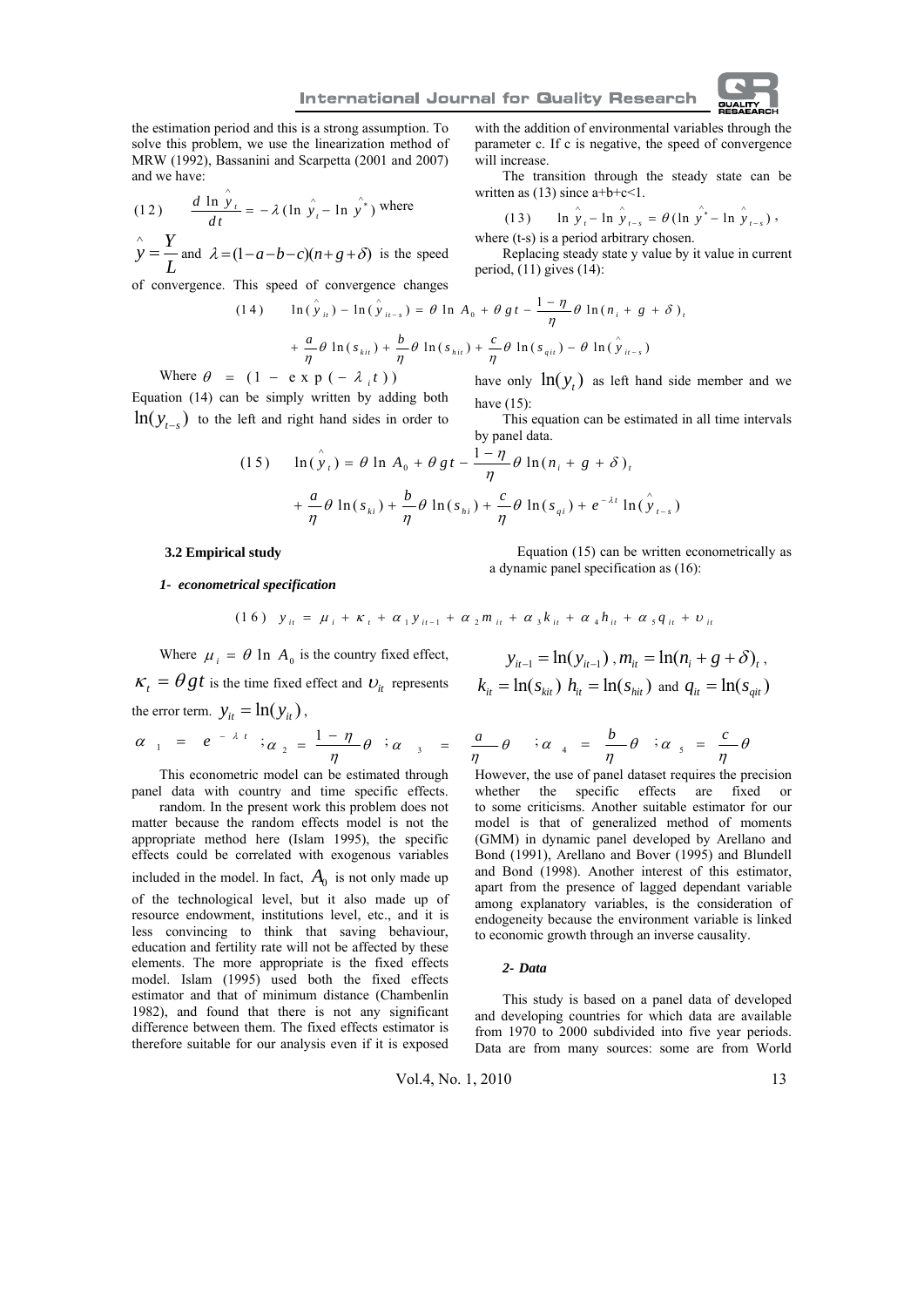

Development Indicator 2007 (WDI 2007). These are the gross domestic product per capita (GDP), gross fixed capital formation as percentage of GDP (INVEST), annual population growth rate (n), under five mortality rate (U5MR) and life expectancy (LIFE\_EXPECT) for health status. For under five mortality we use the logit of under five survival rate (U5SR). In fact the under-

$$
\log itU 5MR = \ln(\frac{U 5SR}{1 - U 5SR}) = \ln(U 5SR) - (\ln U 5MR)
$$

We also take from WDI 2007 the carbon dioxide emission for air pollution (CO2) and biological oxygen demand (BOD) for water pollution. BOD is a measure of the oxygen used by microorganisms to decompose waste. Microorganisms such as bacteria are responsible for decomposing organic waste. When organic matter such as dead plants, leaves, grass clippings, manure, sewage, or even food waste is present in a water supply, the bacteria will begin the process of breaking down this waste. If there is a large quantity of organic waste in the water supply, there will also be a lot of bacteria present working to decompose this waste. In this case, the demand for oxygen will be high (due to all the bacteria) so the BOD level will be high (CIESE). Sulfur dioxide variable (SO2) is from the dataset compiled by David Stern<sup>2</sup> in 2004. The variable of education is from Barro and Lee.The characteristics of each variable are summarized in table 1 annexe 1. Table 2 completes these characteristics by presenting the correlation coefficients among variables. This table shows that carbon dioxide is positively correlated to GDP per capita contrary to BOD and sulfur dioxide. Health variable is negatively correlated to BOD and SO2 and positively correlated to CO2.

## *3- Estimations results:*

We have estimated equation (16) with the generalized method of moments (GMM) and that of fixed effects two steps least squares (2SLS), by replacing some variables potentially endogenous by their lag, to assess the effect of environment quality on economic activity. Environmental variables are instrumented by their lag.

The results are summarised in table 1. The first four columns of this table present the results obtained with fixed effects. The first column presents the results in the estimation without environment variable. All relevant variables present expected signs and are statistically significant at 10% level, except education level which presents the unexpected sign.

The coefficient of lagged GDP per capita is 0.842, this corresponds to a rate of convergence of 3.44% per year. That means that, each year poor countries reduce their gap to their steady state to 3.44 percent. This convergence rate is closed to that found in the literature.

five survival indicator is limited asymptotically, and an increase in this indicator does not represent the same performance when its initial level is weak or high, the best functional form to examine is that where the variable is expressed as a logit, as Grigoriou (2005) underlined.

In the second column we introduce environment variable represented by carbon dioxide per GDP (CO2GDP) instrumented by its lag.

This variable is significant at 5% with negative sign indicating the destructive effect of pollution on economic activity. The two following columns (columns 3 and 4) present the results when we use respectively the biological oxygen demand per GDP (BODGDP) and the sulphur dioxide per GDP (SO2GDP) as environmental indicators.

All these environmental variables have negative effect on economic growth, except BODGDP which appears not significant but this does not contradic**t** our theoretical argument.

In fact, the environment variable can affect economic growth through health variable which appears highly significant. Environment quality can be viewed as an obstacle for developing countries by reducing their ability to get closer to developed countries economically.

That could also be explained by a problem of omitted variable. In fact, being correlated to lagged GDP (LGDPCAP(-1)), the omission of environmental variable could bias the coefficient of LGDPCAP(-1). Without environmental variable, the coefficient of LGDPCAP(-1) is overestimated and the speed of convergence underestimated. It is the same justification used to augment solow model by human capital.

The four last columns of table 1 show the results obtain with GMM. All non environmental variables keep their sign and their significativity. The main difference with the fixed effect is the coefficient amplitude. With this method environmental variables have negative signs and are significant at 5%.

These results indicate a consequence of the EKC hypothesis. In fact, because of environmental constraints, countries which are below the EKC income threshold will meet many difficulties to catch up developed ones. However, those above this income threshold will converge more rapidly to developed countries.

This could partly explain the actual convergence process. Very poor countries, such as those of Sub-Saharan Africa tend to diverge while emergent countries converge more rapidly toward the rich ones even if their level of pollution remains high.

 <sup>2</sup> <sup>2</sup> We thank David Stern for the provision of data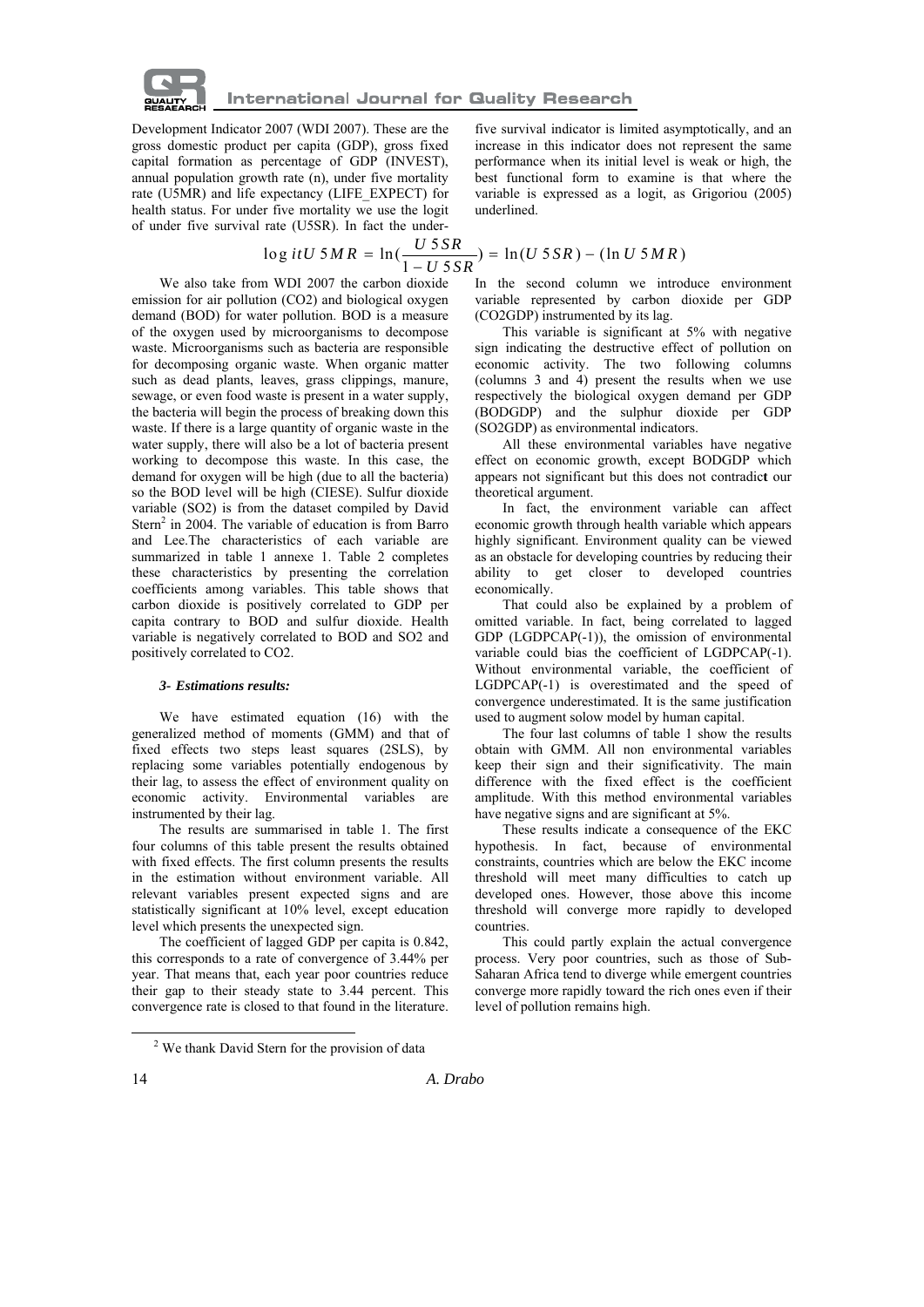

|                                 | Dependant variable: log GDP per capita |             |             |             |            |            |            |             |
|---------------------------------|----------------------------------------|-------------|-------------|-------------|------------|------------|------------|-------------|
|                                 | (1)                                    | (2)         | (3)         | (4)         | (5)        | (6)        | (7)        | (8)         |
| <b>VARIABLES</b>                | <b>OLS</b>                             |             | 2SLS        |             |            |            | 2SLS       |             |
| $LGDPCAP(-1)$                   | $0.842***$                             | $0.748***$  | $0.673***$  | $0.846***$  | $0.940***$ | $0.895***$ | $0.965***$ | $0.892***$  |
|                                 | (45.79)                                | (26.15)     | (16.59)     | (45.92)     | (27.03)    | (21.14)    | (19.52)    | (29.33)     |
| $n+g+\delta$                    | $-0.983***$                            | $-1.314***$ | $-1.654***$ | $-0.997***$ | $-3.309$   | $-1.288$   | $-1.427$   | $-1.599$    |
|                                 | $(-2.861)$                             | $(-3.806)$  | $(-4.752)$  | $(-2.885)$  | $(-0.754)$ | $(-1.050)$ | $(-0.383)$ | $(-0.877)$  |
| <b>INVESTMENT</b>               | $0.943***$                             | $1.180***$  | $1.120***$  | $1.103***$  | $1.132***$ | $1.916***$ | $0.981***$ | $1.293***$  |
|                                 | (10.50)                                | (10.33)     | (6.802)     | (10.84)     | (5.485)    | (5.390)    | (3.629)    | (6.212)     |
| $SCHOOL(-1)$                    | $0.193***$                             | $-0.0082$   | $-0.047$    | $0.182***$  | 0.141      | $-0.116$   | 0.324      | 0.068       |
|                                 | (3.460)                                | $(-0.119)$  | $(-0.443)$  | (3.024)     | (0.744)    | $(-0.823)$ | (1.200)    | (0.603)     |
| LIFE EXPECT(-1)                 | $0.051***$                             | $0.119***$  | $0.165***$  | $0.051***$  | $0.100***$ | $0.112***$ | $0.076*$   | $0.131***$  |
|                                 | (2.950)                                | (5.862)     | (6.667)     | (2.932)     | (2.605)    | (2.808)    | (1.722)    | (3.693)     |
| CO2GDP                          |                                        | $-0.141**$  |             |             |            | $-0.212**$ |            |             |
|                                 |                                        | $(-2.255)$  |             |             |            | $(-2.405)$ |            |             |
| <b>BODGDP</b>                   |                                        |             | $-28468**$  |             |            |            | $-30567**$ |             |
|                                 |                                        |             | $(-2.479)$  |             |            |            | $(-2.112)$ |             |
| SO <sub>2</sub> G <sub>DP</sub> |                                        |             |             | 147897      |            |            |            | $-977657**$ |
|                                 |                                        |             |             | (0.248)     |            |            |            | $(-2.235)$  |
| Constant                        | 1.228***                               | 2.199***    | 2.998***    | $1.170***$  | 0.761      | $1.045**$  | 0.420      | $1.131***$  |
|                                 | (7.402)                                | (8.370)     | (8.273)     | (6.994)     | (1.617)    | (2.524)    | (0.834)    | (3.359)     |
| $R^2$                           | 0.89                                   | 0.83        | 0.83        | 0.89        |            |            |            |             |
| Shea partial $R^2$              |                                        | 0.47        | 0.42        | 0.89        |            |            |            |             |
| Sargan p-value                  |                                        |             |             |             | 0.15       | 0.33       | 0.93       | 0.20        |
| AR(2)                           |                                        |             |             |             | 0.93       | 0.15       | 0.60       | 0.26        |
| Observations                    | 615                                    | 474         | 308         | 604         | 479        | 474        | 402        | 470         |
| Countries                       | 101                                    | 100         | 93          | 99          | 101        | 100        | 96         | 99          |

*Table 1: effects of environment quality on economic activity* 

These regressions allowed us to assess the impact of environment degradation on economic growth and economic convergence when health status is among control variables.

However, this remains insufficient because it does not take into account the interrelation between health, environment and economic growth.

Moreover, it does not permit to assess the impact of environment degradation which affects growth through health. To assess this, we add to equation (16) two other equations: an equation of health and an equation of environment.

## **4. INTERRELATION BETWEEN INCOME, HEALTH AND ENVIRONMENT**

## **4.1 Methodology**

Here we add to equation (16) an equation of health and an equation of environment, and we estimate them.

The object is to highlight the interrelation between these different variables and assess the impact of environment degradation which affects growth through health.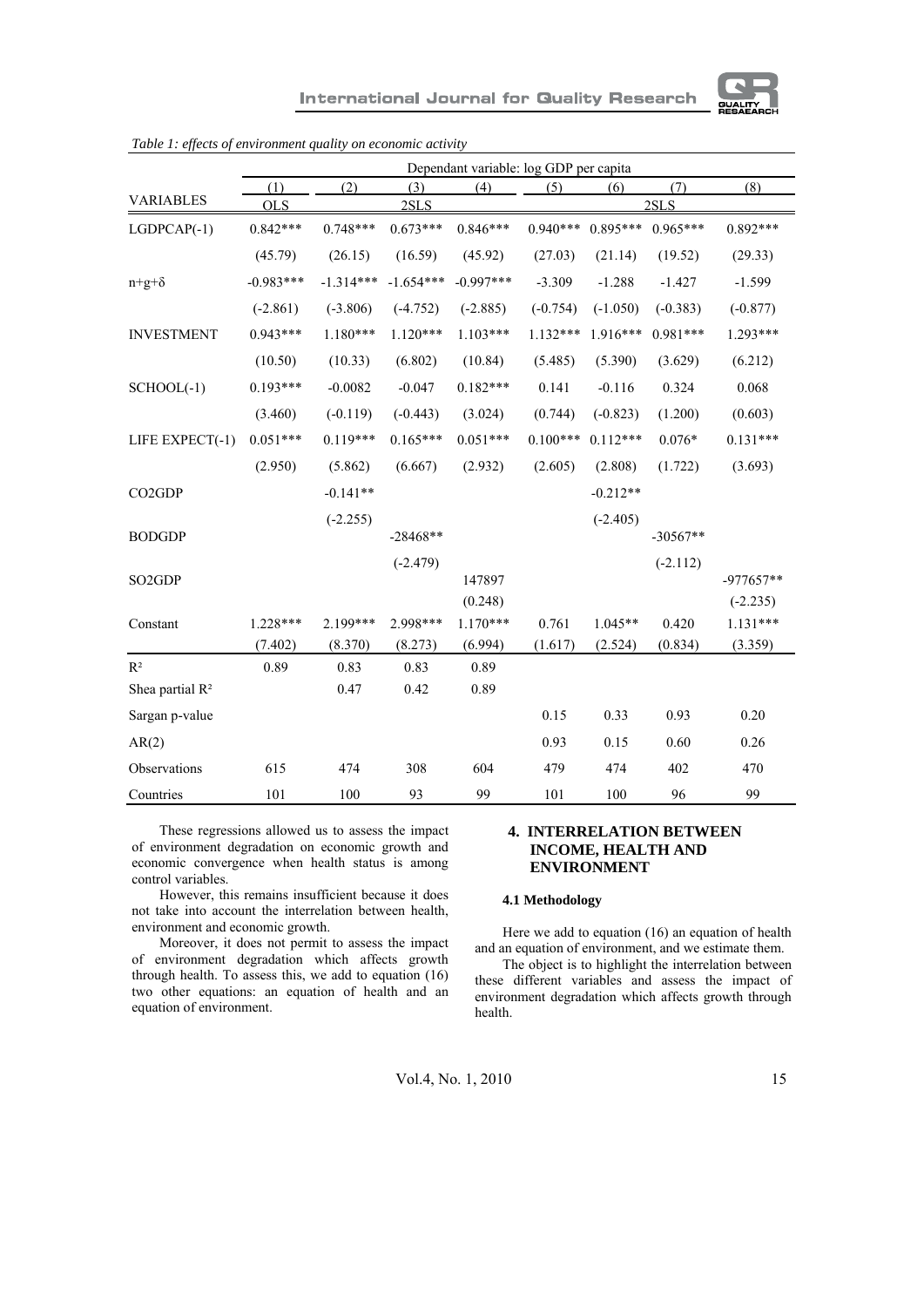

## *4.1.1 Health equation*

Through this second equation, we want to assess the impact of income and environmental degradation on health. Generally it assumed that health outcomes for a population improve when the economy grows and this improvement are made easy by the rise in general standard of living (access to educational opportunities and health services).

Health depends also on the quality of physical environment such as the amount of air pollution and the quality of drinking water.

At the same time, the quality of a country's physical environment is a result of certain growth factors in the economy (intensive use of land, forest, air and water pollution).

We follow Gangadharan and Valenzuela (2001) by expressing health as a function of income, physical environment quality and other control variables.

$$
(1 7) \t h_{it} = f (y_{it}, q_{it} (y_{it}, z_{it}), w_{it})
$$

Where h is health indicator, y is income, q the environment quality, z the non economic variables that determine environment quality and w the non economic variables that determine health status (provision and access to health services, physicians number, immunisation rate, education).

The third equation being devoted to environment

quality, we ignore **it**s determinants and the second equation can be written as:<br>(1 8 )  $h_{ii} = \beta_0 + \beta_0$ 

 $h_{ii} = \beta_0 + \beta_1 y_{ii} + \beta_2 q_{ii} + \beta_3 w_{ii}$ 

## *4.1.2 Physical environment quality equation*

Here our purpose is to highlight the relation between economic development and environment quality. The economic growth is generally made at the cost of a deterioration of the quality of the natural environment.

But through which analytical relation development level affects environment? Several studies tried to assess this effect empirically and theoretically (Grossman 1995; Grossman and Krueger 1995; Torras and Boyce 1998; Andreoni and Levinson 2001). Generally, they found that income is linked to environment quality through an inverted U relationship.

In our model environment quality is explained by income and some social variables.<br>
(19)  $q_{ii} = f(y_{ii}, z_{ii}) = c + \gamma_{ii} y_{ii} + \gamma_{ii} y_{ii}^2 + \gamma_{ii} z_{ii}$ 

Where z is the non economic variables that could affect environment quality such as population density, education …This work consists in estimating by the method of two steps least square (2SLS) equations (20) and (21).

$$
(20) \quad h_{it} = \beta_0 + \beta_1 y_{it} + \beta_2 q_{it} + \beta_3 dp t + \beta_4 d \circ c + \beta_5 e + \beta_6 \mu p \circ p + \beta_7 f e r t + \varphi_t + \varepsilon_{it}
$$

$$
(2 1) \quad q_{ii} = \gamma_0 + \gamma_1 y_{ii} + \gamma_2 y_{ii}^2 + \gamma_3 p \cdot o \cdot p \cdot d \cdot e \cdot n \cdot s + \gamma_4 e + \varsigma_i + \omega_{ii}
$$

#### **4.2 Estimation results:**

The results obtained through 2SLS are summarised in table 2.

The first two columns of this table (columns 1 and 2) present the results when sulphur dioxide (SO2GDP) is used as environmental indicator. These results show that education level (EDUC), lagged income per GDP (GDPGDP(-1)), immunisation rate (IMDPT) and physicians number (DOC) are factors that contribute to improve health status.

However, environment degradation and fertility rate worsen it. The negative coefficient of environment variable confirms our theoretical argument, namely health is an important channel through which health affects economic growth.

The result of the first step regression (environment quality equation in column 2) indicate that the coefficient of lagged income per GDP (GDPGDP(-1)) is positive and significant at 1%, showing that economic activity deteriorates environment quality. But the negative and significant coefficient of lagged income square (LGDPCAPSQ(-1)) indicates that the negative effect of GDP on environment quality is conditioned to an income threshold above which the effect becomes positive and income improve environment quality confirming the Environmentale Kuznets Curve hypothesis (EKC).

The four last columns of this table present the results when carbon dioxide per GDP (columns 3 and 4) and the biological oxygen demand (columns 5 and 6) are used as environmental variables. All the environmental variables have the correct sign and the EKC hypothesis is verified in each case.The 2SLS estimations of these two equations allow us to draw some conclusions: there is an inverse causality between economic activity and environmental degradation and health status is an important channel through which environment degradation affect**s** economic growth even if it is not alone. The effect of economy on environment quality being dependent on income level, countries whose income is below the EKC income threshold will slow down in a poverty trap due to environment degradation.However, those whose income is above this threshold will be in a virtuous circle due to the improvement of environment quality.

This could reduce the ability of poor countries to catch up the rich ones. Any ambitious economic policy must take into account environmental concerns to avoid it perverse effects.

16 *A. Drabo*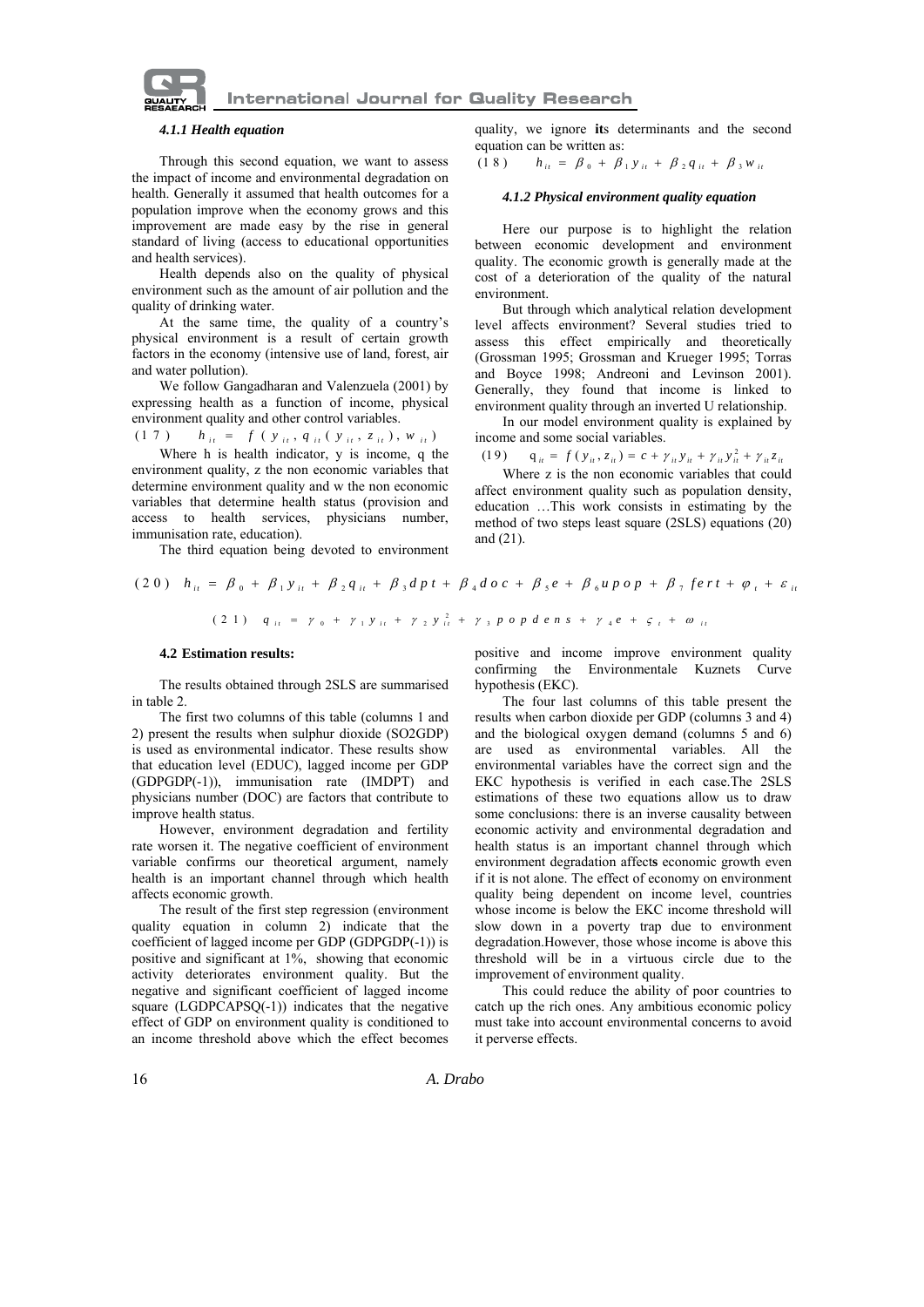

| <b>International Journal for Quality Research</b> |  |  |  |
|---------------------------------------------------|--|--|--|
|---------------------------------------------------|--|--|--|

|                                 |                         |                                 | Dependant Variables |              |                           |             |
|---------------------------------|-------------------------|---------------------------------|---------------------|--------------|---------------------------|-------------|
|                                 | <b>2SLS WITH SO2GDP</b> |                                 | 2SLS WITH CO2GDP    |              | <b>2SLS WITH BODGDP</b>   |             |
|                                 | (1)                     | (2)                             | (3)                 | (4)          | (5)                       | (6)         |
| <b>VARIABLES</b>                | LIFE EXPECT             | SO <sub>2</sub> G <sub>DP</sub> | LIFE EXPECT         | CO2GDP       | LIFE EXPECT BODGDP        |             |
| <b>IMDPT</b>                    | 0.0472                  | $-1.63e-9$                      | $-0.124$            | $-0.0069$    | 0.166                     | 0.057       |
|                                 | (0.226)                 | $(-0.71)$                       | $(-1.091)$          | $(-0.13)$    | (0.922)                   | (0.49)      |
| DOC                             | $0.575***$              | $2.32e-9**$                     | $0.106*$            | 0.0291       | $0.218*$                  | $-0.177***$ |
|                                 | (6.849)                 | (2.16)                          | (1.927)             | (1.07)       | (1.731)                   | $(-3.24)$   |
| $SCHOOL(-1)$                    | 1.041                   | 8.93e-9                         | $0.535*$            | $-0.0338$    | 0.880                     | 0.140       |
|                                 | (1.586)                 | (1.34)                          | (1.713)             | $(-0.23)$    | (1.549)                   | (0.41)      |
| <b>FERTILITY</b>                | $-0.140*$               | $-1.07e-9$                      | 0.00655             | $-0.0424*$   | $-0.124*$                 | $-0.076$    |
|                                 | $(-1.754)$              | $(-1.05)$                       | (0.0980)            | $(-1.65)$    | $(-1.770)$                | $(-1.46)$   |
| <b>INEQUALITY</b>               | $-0.137$                | $-1.29e-8$                      | $-0.179$            | $-0.0756$    | $-2.272*$                 | $-2.276***$ |
|                                 | $(-0.130)$              | $(-1.18)$                       | $(-0.364)$          | $(-0.33)$    | $(-1.690)$                | $(-3.86)$   |
| <b>POPDENS</b>                  |                         | $-6.99e-9*$                     |                     | $0.4330***$  |                           | $-0.572***$ |
|                                 |                         | $(-1.67)$                       |                     | (3.19)       |                           | $(-2.67)$   |
| <b>FERTILIZER</b>               |                         | 1.57e-13                        |                     | $-3.31e-6$   |                           | $-4.36e-6$  |
|                                 |                         | (1.09)                          |                     | $(-1.07)$    |                           | $(-0.59)$   |
| $LGDPCAP(-1)$                   | 0.191                   | $2.83e-8***$                    | $-0.0522$           | $0.6474***$  | $-0.477*$                 | 0.513       |
|                                 | (1.302)                 | (2.91)                          | $(-0.467)$          | (2.63)       | $(-1.799)$                | (1.03)      |
| $LGDPCAPSQ(-1)$                 |                         | $-1.88e-9***$                   |                     | $-0.0494***$ |                           | $-0.063**$  |
|                                 |                         | $(-3.06)$                       |                     | $(-3.16)$    |                           | $(-2.02)$   |
| SO <sub>2</sub> G <sub>DP</sub> | $-63311022***$          |                                 |                     |              |                           |             |
|                                 | $(-2.664)$              |                                 |                     |              |                           |             |
| CO <sub>2</sub> G <sub>DP</sub> |                         |                                 | $-0.780*$           |              |                           |             |
|                                 |                         |                                 | $(-1.675)$          |              |                           |             |
| <b>BODGDP</b>                   |                         |                                 |                     |              | $-1.384***$<br>$(-3.311)$ |             |
| Constant                        | $-3.850***$             | $-6.30e-8$                      | $0.190***$          | $-0.0462***$ | $-16.27***$               | $-9.667***$ |
|                                 | $(-2.726)$              | $(-1.36)$                       | (6.677)             | $(-3.16)$    | $(-4.758)$                | $(-4,09)$   |
| $R^2$                           | 0.38                    | 0.11                            | 0.13                | 0.25         | 0.21                      | 0.52        |
| Sargan p-value                  | 0.36                    |                                 | 0.55                |              | 0.87                      |             |
| Observations<br>Countries       | 323<br>90               | 323<br>90                       | 226<br>83           | 226<br>83    | 321<br>91                 | 321<br>91   |

## **5. SENSITIVITY ANALYSIS**

To verify the robustness of our results, we estimate by the three steps least square method (3SLS) equations (16), (20) and (21). The argument that guides this choice is the ability of this method to take into account the fact that the dependant variable of some equation

*Table 2 : Health and environment equations in 2SLS*

can be used as explanatory variables in others.

In fact, in our system the variable of economic activity is both used as dependant variable and explanatory variable, it is the same for health and environment quality. This simultaneity bias can be corrected for each equation by the 2SLS method and for the system by the 3SLS. The results obtained by this

Vol.4, No. 1, 2010 17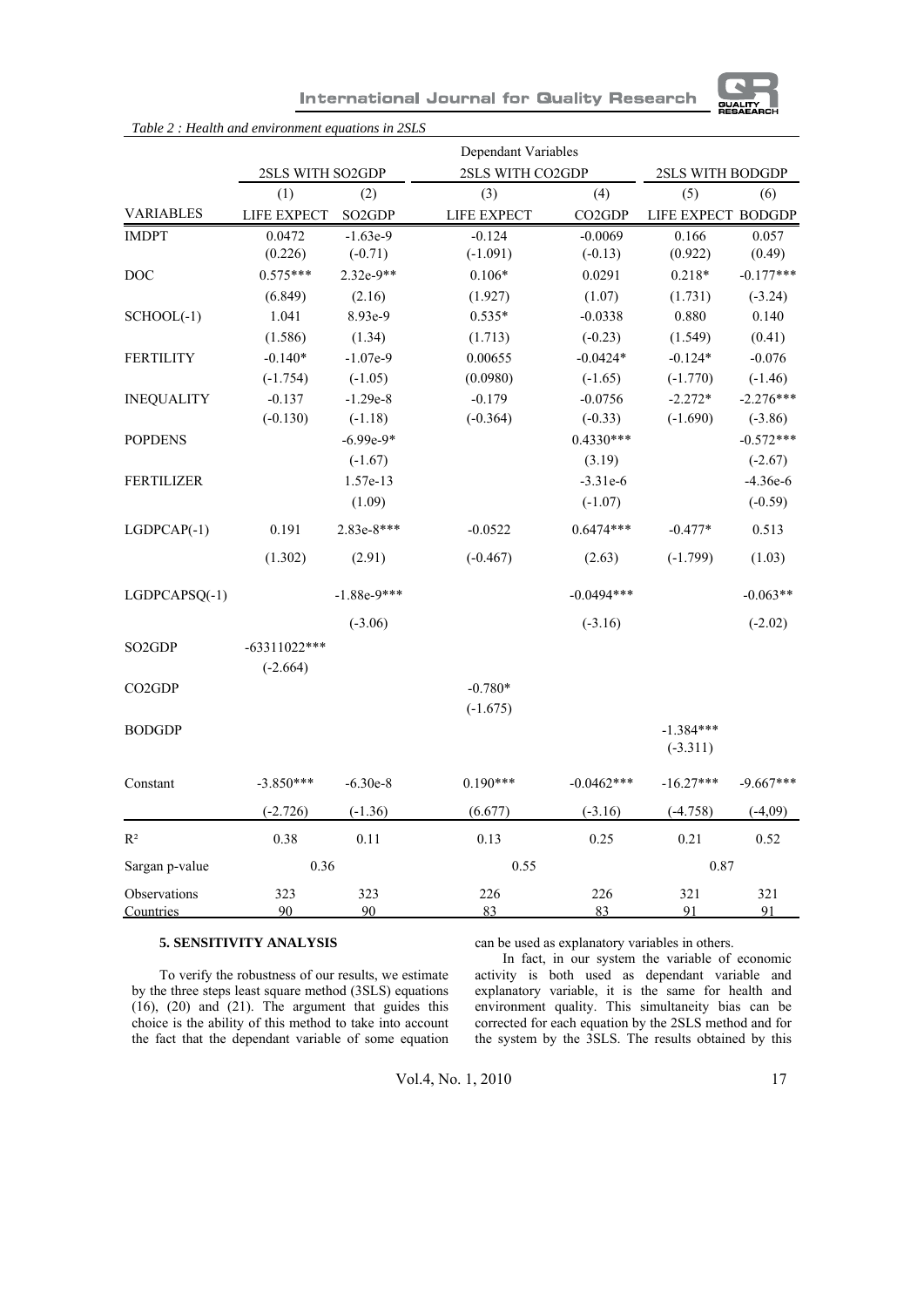

method are summarized in table 3. These results are similar to those obtained previously in tables 1 and 2. We also take again all the regressions by replacing life expectancy by the logit of under five survival rate. The results remain unchanged.

|                      |                          |                            |              |                       | DEDENDANT VARIABLES |             |                       |                                                       |                                   |
|----------------------|--------------------------|----------------------------|--------------|-----------------------|---------------------|-------------|-----------------------|-------------------------------------------------------|-----------------------------------|
|                      |                          | 3SLS WITH CO2GDP           |              |                       | 3SLS WITH SO2GDP    |             |                       | 3SLS WITH BODGDP                                      |                                   |
|                      | (1)                      | (2)                        | (3)          | (4)                   | (5)                 | (6)         | (7)                   | (8)                                                   | (9)                               |
| <b>VARIABLES</b>     |                          | LGDPCAP LIFE EXPECT CO2GDP |              |                       |                     |             |                       | LGDPCAP LIFE EXPECT SO2GDP LGDPCAP LIFE EXPECT BODGDP |                                   |
| $n+g+\delta$         | $-1.440***$              |                            |              | $-1.797***$           |                     |             | $-1.116***$           |                                                       |                                   |
|                      | $(-3.615)$               |                            |              | $(-4.305)$            |                     |             | $(-2.984)$            |                                                       |                                   |
| INVESTMENT 1.500***  |                          |                            |              | $1.543***$            |                     |             | $1.140***$            |                                                       |                                   |
|                      | (10.60)                  |                            |              | (13.73)               |                     |             | (11.08)               |                                                       |                                   |
| $LGDPCAP(-1)$        | $0.896***$               |                            |              | $0.843***$            |                     |             | $0.824***$            |                                                       |                                   |
|                      | (54.77)                  |                            |              | (53.84)               |                     |             | (37.49)               |                                                       |                                   |
| <b>IMDPT</b>         |                          | 0.0961                     |              |                       | $0.226**$           |             |                       | 0.115                                                 |                                   |
|                      |                          | (1.069)                    |              |                       | (2.100)             |             |                       | (1.282)                                               |                                   |
| DOC                  |                          | $0.0828**$                 |              |                       | $0.179***$          |             |                       | $0.106***$                                            |                                   |
|                      |                          | (2.308)                    |              |                       | (5.868)             |             |                       | (3.712)                                               |                                   |
| <b>SCHOOL</b>        | 0.0562                   | $-0.0120$                  | $0.347***$   | $-0.0644$             | $-0.167$            | 0.414       | $-0.0226$             | $-0.666***$                                           | $-1.180***$                       |
|                      | (1.167)                  | $(-0.0716)$                | (2.719)      | $(-0.908)$            | $(-0.958)$          | (1.137)     | $(-0.335)$            | $(-3.103)$                                            | $(-7.191)$                        |
| FERTILITY            |                          | $-0.139***$                |              |                       | $-0.106***$         |             |                       | $-0.113***$                                           |                                   |
|                      |                          | $(-5.835)$                 |              |                       | $(-4.460)$          |             |                       | $(-4.856)$                                            |                                   |
| <b>INEQUALITY</b>    |                          | 1.088**                    | 0.192        |                       | 0.363               | $-1.162*$   |                       | $-1.835***$                                           | $-4.294***$                       |
|                      |                          | (2.277)                    | (0.539)      |                       | (0.814)             | $(-1.884)$  |                       | $(-3.134)$                                            | $(-9.134)$                        |
| LIFE EXPECT 0.228*** | (7.411)                  |                            |              | $0.0682**$<br>(2.068) |                     |             | $0.275***$<br>(10.26) |                                                       |                                   |
| <b>POPDENS</b>       |                          |                            | 4.75e-05     |                       |                     | $-1.13e-05$ |                       |                                                       | $-5.33e-05$                       |
|                      |                          |                            | (1.373)      |                       |                     | $(-0.196)$  |                       |                                                       | $(-1.131)$                        |
| FERTILIZER           |                          |                            | $-2.24e-08$  |                       |                     | 5.20e-06    |                       |                                                       | $1.73e-$<br>$\Lambda$ $\zeta$ *** |
|                      |                          |                            | $(-0.00666)$ |                       |                     | (0.897)     |                       |                                                       | (3.445)                           |
| <b>LGDPCAP</b>       |                          | $0.399***$                 | 1.378***     |                       | $0.0850**$          | $1.803***$  |                       | 0.0360                                                | $0.815***$                        |
|                      |                          | (9.659)                    | (8.719)      |                       | (1.994)             | (4.760)     |                       | (0.358)                                               | (3.768)                           |
| <b>LGDPCAPSQ</b>     |                          |                            | $-0.0798***$ |                       |                     | $-0.142***$ |                       |                                                       | $0.000***$                        |
|                      |                          |                            | $(-8.169)$   |                       |                     | $(-6.125)$  |                       |                                                       | $(-7.217)$                        |
| CO <sub>2</sub> GDP  | $-0.153**$<br>$(-2.158)$ | $-0.886***$<br>$(-3.791)$  |              |                       |                     |             |                       |                                                       |                                   |
| SO2GDP               |                          |                            |              | $-0.228***$           | -0.393***           |             |                       |                                                       |                                   |
|                      |                          |                            |              | $(-7.491)$            | $(-4.900)$          |             |                       |                                                       |                                   |
| <b>BODGDP</b>        |                          |                            |              |                       |                     |             | $-0.0742**$           | $-0.355***$                                           |                                   |
|                      |                          |                            |              |                       |                     |             | $(-2.485)$            | $(-2.680)$                                            |                                   |
| Constant             | $1.241***$               | $-5.155***$                | $-5.446***$  | $-3.218***$           | $-10.78***$         | $-24.36***$ | $0.922***$            | $-6.164***$                                           | $-11.45***$                       |
|                      | (6.804)                  | $(-13.51)$                 | $(-8.464)$   | $(-5.296)$            | $(-7.326)$          | $(-15.31)$  | (3.081)               | $(-7.650)$                                            | $(-13.16)$                        |
| Observations         | 321                      | 321                        | 321          | 320                   | 320                 | 320         | 319                   | 319                                                   | 319                               |
| $\mathbb{R}^2$       | 0.993                    | 0.737                      | 0.074        | 0.976                 | 0.719               | 0.365       | 0.992                 | 0.809                                                 | 0.751                             |
|                      |                          |                            |              |                       |                     |             |                       |                                                       |                                   |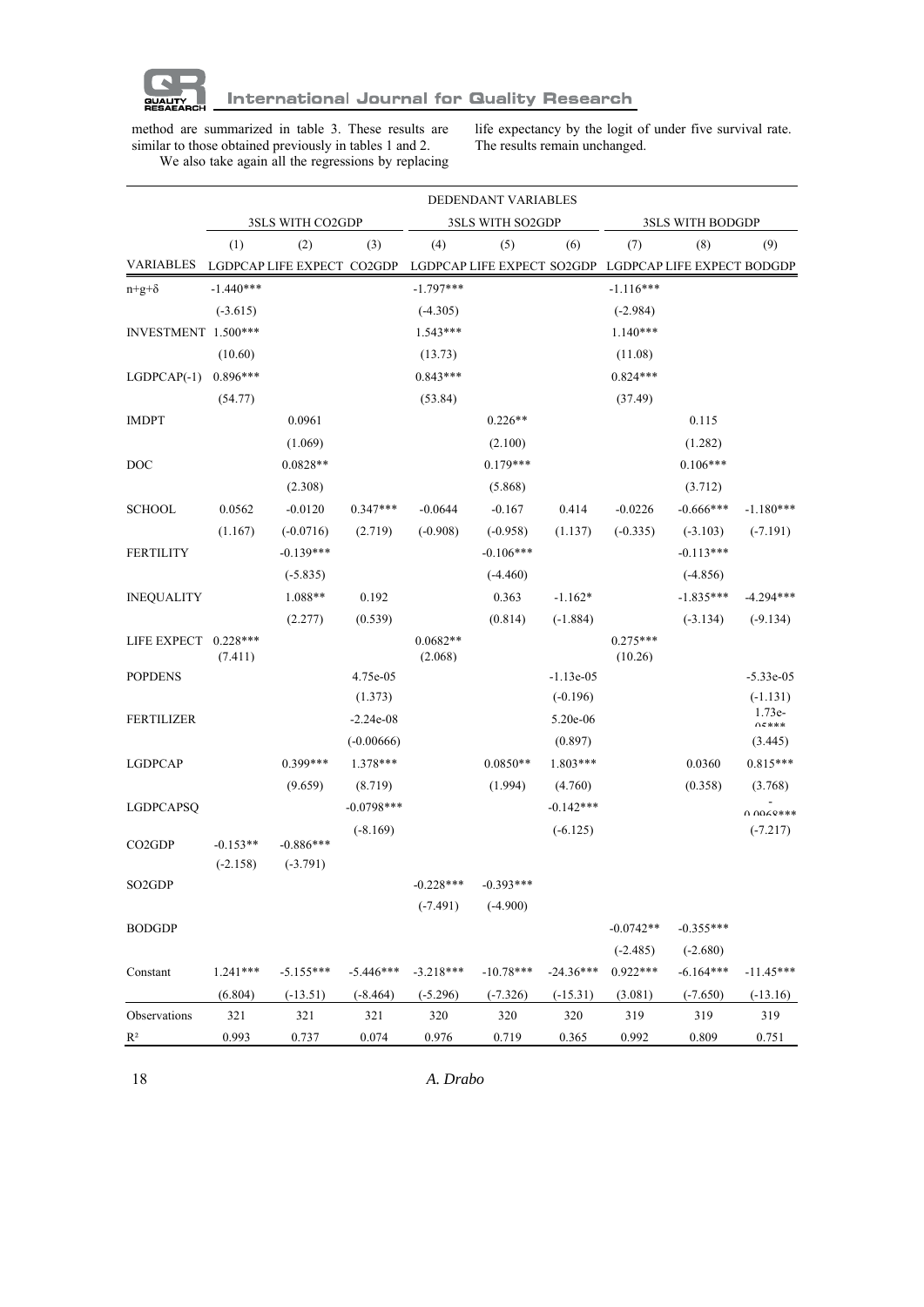

## **6.CONCLUSION**

The main goal of this paper is the analysis of the interrelationships between health, income and environment quality and it consequences on economic convergence process. We introduce environment variable in a growth model and we observe its effect on economic growth. Our results show that environmental degradation affects negatively economic activity and when we neutralise environmental effect, the convergence speed tend to increase slightly. This reinforces our theoretical argument according to which environment quality improvement plays a considerable role in economic convergence process. Least square estimations of health and environment equations allow us to confirm the inverse causality between environment quality and economic growth and between economic growth and health. Health status remains an important channel through which environment degradation affects economic growth even if it is not alone. Poor countries which have chosen rapid economic growth

at the price of environment quality will penalise themselves and have little chance to reach their goal. Such policy can reduce growth through health and other channels.

Poor countries cannot postpone attending environmental concerns in the hope that the environment will improve with increased incomes and avoid poverty trap due to environment degradation. Policy makers in these countries should contrary take into account environmental concerns as promoted by international community through the MDGs.This paper can also be placed into the debate about development aid effectiveness. In fact, a development assistance based on less polluting production technology will help poor countries to avoid the vicious circles shown in this paper.

One way this research can be extended is to use other health and environment indicators and compare the results for each indicator. Another way to extend it is the use of other technical approach in order to confirm our idea.

#### **REFERENCES:**

- [1] Agras, J., D. Chapman, 1999, A dynamic approach to environmental Kuznets curve hypothesis, Ecological Economic, 28, 267-277
- [2] Andreoni, J et Levinsion, A., 1998, The Simple Analysis of the Environmental Kuznets Curve, NBER Working Paper Series 6739.
- [3] Arellano, M. et C. Borrego, (1995) Symmetrically Normalized Instrumental Variables Estimation of Error Components Models, *Journal of Econometrics*, 68, 29-52.
- [4] Arellano, M., et S. Bond, (1991), Some test of Specification for Panel Data: Monte Carlo Evidence and an Application to Employment Equation, *Review of economic Studies*, 58, 277-2997.
- [5] Arnold, J., A. Bassanini et S. Scarpetta, 2007, Solow or Lucas ? Testing growth models using panel data from OECD countries. Economics Department working papers N°592
- [6] Barro R. J., 1989, Economic Growth in Cross section of Countries, NBER Working Paper No 3120, Cambridge.
- [7] Barro, J.R. et Sala-i-Martin, 1996, la croissance économique, Collection Sciences économiques
- [8] Barro, J.R. et X. Sala-i-Martin, 1992, Convergence, Journal of Political Economy, C, 223-251.
- [9] Bassanini A. et S. Scarpetta, 2001, Does Human Capital Matter for Growth in OECD Countries? Evidence
- from Poold Mean-Group Estimates, OECD Department Working Paper No. 282 [10] Baumol, William J., 1986, Productivity Growth, Convergence and Welfare: What the Long Run Data Show, American Economic Review, LXXVI, 1072-1085.
- [11] Becker, G.S., 1965, A theory of allocation of time, Economic Journal, 75: 493-517.
- [12] Becker, R.A., 1982, Intergenerational Equity: The Capital-Environment Trade-Off, Journal of Environmental Economics and Management, 9, 165-185.
- [13] Bovenberg A., L. et S. Smulder, 1995, Environmental quality pollution-augmenting technological change in a two sector endogenous growth model, Journal of Public Economics, 1, 369-391
- [14] Bovenberg A., L. et S. Smulder, 1996, transitional impacts of environmental policy in an endogenous growth model, International Economic Review, 37, 861-893.
- [15] Brock W.A. et M.S. Taylor, 2004, The green Solow Model, NBER Working Paper No. 10557
- [16] Brock, W.A., 1977, A Polluted Golden Age, Economics of Natural Environmental Resources.
- [17] Bruvol A., S. Glomsrod et H. Vennemo, 1999, Environnemental drag : evidence from Norway, Ecological Economics 30, 235-249
- [18] Cass, D., 1965, Optimal Growth in an Aggregate Model of Capital Accumulation, Review of Economic Studies, 32, 233-240.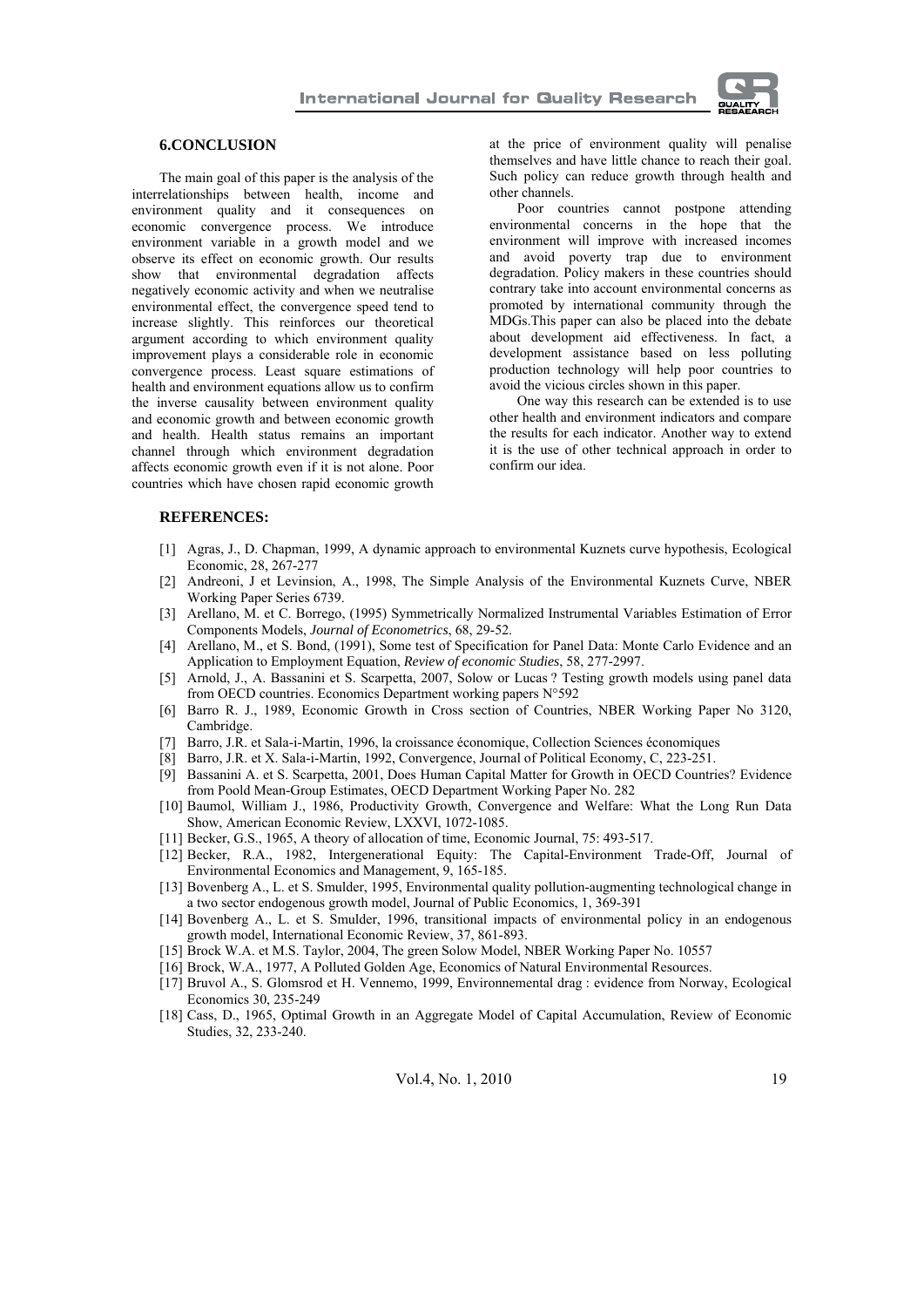

- [19] Chamberlain G., 1982, Multivariate Regression Model for Panel Data, Journal of Econometrics, XVIII, 5- 46
- [20] Chichilinsky, G., 1994, North-South Trade and the Global Environment, The American Economic Review 851-874.
- [21] Copeland, B.R., et Taylor, M.S., 1994, North-South Trade and the Environment, Quaterly Journal of Economics 755-785
- [22] Dasgupta P. et G. Heal, 1974, The Optimal Depletion of Exhaustible Resources, Review of Economic Studies, 3-28.
- [23] Diamond, P., 1965), National Debt in a Neoclassical Growth Model, American Economic Review 55, 1126-1150
- [24] Evans M. F., et V. K. Smith,2005, Do new health conditions support mortality air pollution effects? Journal of Environmental Economics and Management, 50, 496-518.
- [25] Galeotti M. et A. Lanza, 1999, Desperately seeking (environmental) kuznets, Working Paper CRENoS 199901, Centre for North South Economic Research, University of Cagliari and Sassari, Sardinia.
- [26] Galeotti, M., et A., Lanza, 1999, Desperately seeking (environmental) Kuznets. Mimeo, International **A**gency
- [27] Gangadharan, L. et Valenzuela M. R., 2001, Interrelationships between income, health and the environment : extending the environmental Kuznets Curve hypothesis, Ecological Economics, 36, 513-531
- [28] Geldrop, V. et Withagen, C., 2000, Natural Capital and Sustainability, Ecological Economics, 32(3), 445- 455.
- [29] Gradus, R., et Smulders, S., 1993, The Trade off between Environment Care and Long –term Growth-Pollution in the three Prototype Growth Models. Journal of Economic, 58(1), 25-51
- [30] Grigoriou, C., (2005), Essais sur la vulnérabilité des enfants dans les pays en développement: l'impact de la politique économique, Thèse pour le doctorat ès sciences économiques, Université d'Auvergne, Centre d'Etudes et de Recherches sur le Développement International
- [31] Grossman, G. et Krueger A.B., 1995, Pollution Growth and the environment, Quaterly Journal of Economics, 110, 353-377
- [32] Grossman, M., 1972, On the concept of health capital and the demand for health, Journal of Political Economy, 80, S74-S103.
- [33] Gruver, J.W., 1976, Optimal Investment in Pollution Control Capital in a Neoclassical Context, Journal of Environmental Economics and Management 3, 165-177
- [34] Guillaumont P., Korachais C., Subervie J., (2006), Comment l'instabilité macroéconomique diminue la survie des enfants.
- [35] Hausman, J., (1978), Specification Test in Econometrics. *Econometrica,* 46, 1251-1271.
- [36] Hettige H., M. Mani et D. Wheeler, 1998, Industrial Pollution and Economic Development, Policy research working paper 1876, World Bank 1998
- [37] Holfes, M.W., 1996, Modelling sustainable development: an economy-ecology integrated model, Economic Modelling, 13, 333-353
- [38] Hung, V.T.Y., Chang, P., et Blackburn, K., 1993, Endogenous Growth, Environment and R&D dans C. Carraro, Trade Innovation and Environment.
- [39] Islam N., 1995, Growth Empirics: A Panel Data Approach, The Quarterly Journal of Economics, 110, 1127-1170.
- [40] John, A., Pecchenino, R., 1994, An Overlapping Generation Model of Growth and the Environment, The Economic Journal 104, 1393-1410
- [41] Kaufmann, R.K., B. Davidsdottir et P. Pauly, 1998, The determinants of atmospheric SO2 concentration : Reconsidering the environmental Kuznets curve, Ecological Economics, 25, 209-220
- [42] Keeler, E., Spence, M., et Garnham, D., 1971, The Optimal Control of Pollution, Journal of Economic Theory 4, 19-34.
- [43] King R. G., et S. T. Rebbelo, 1989, Transitional Dynamics and Economic Growth in the Neoclassical Model, NBER Working Paper No 3185, Cambridge.
- [44] Knowles, S. et P.D. Owen, 1994, Health Capital and Cross-country variation in income per capita in the Mankiw-Romer-Weil model
- [45] Koopmans, T.C., 1965, On the Concept of Optimal Economic Growth, The Economic Approach to Development Planning.
- [46] Levine R., et D. Renelt, 1992, A Sensitivity Analysis of Cross Country Growth Regressions, American Economic Review, 82, 942-963
- [47] Ligthart, J.E., et Van Der Ploeg, F., 1994, Pollution, the Cost of Public funds and Endogenous Growth, Economic Letter 339-349.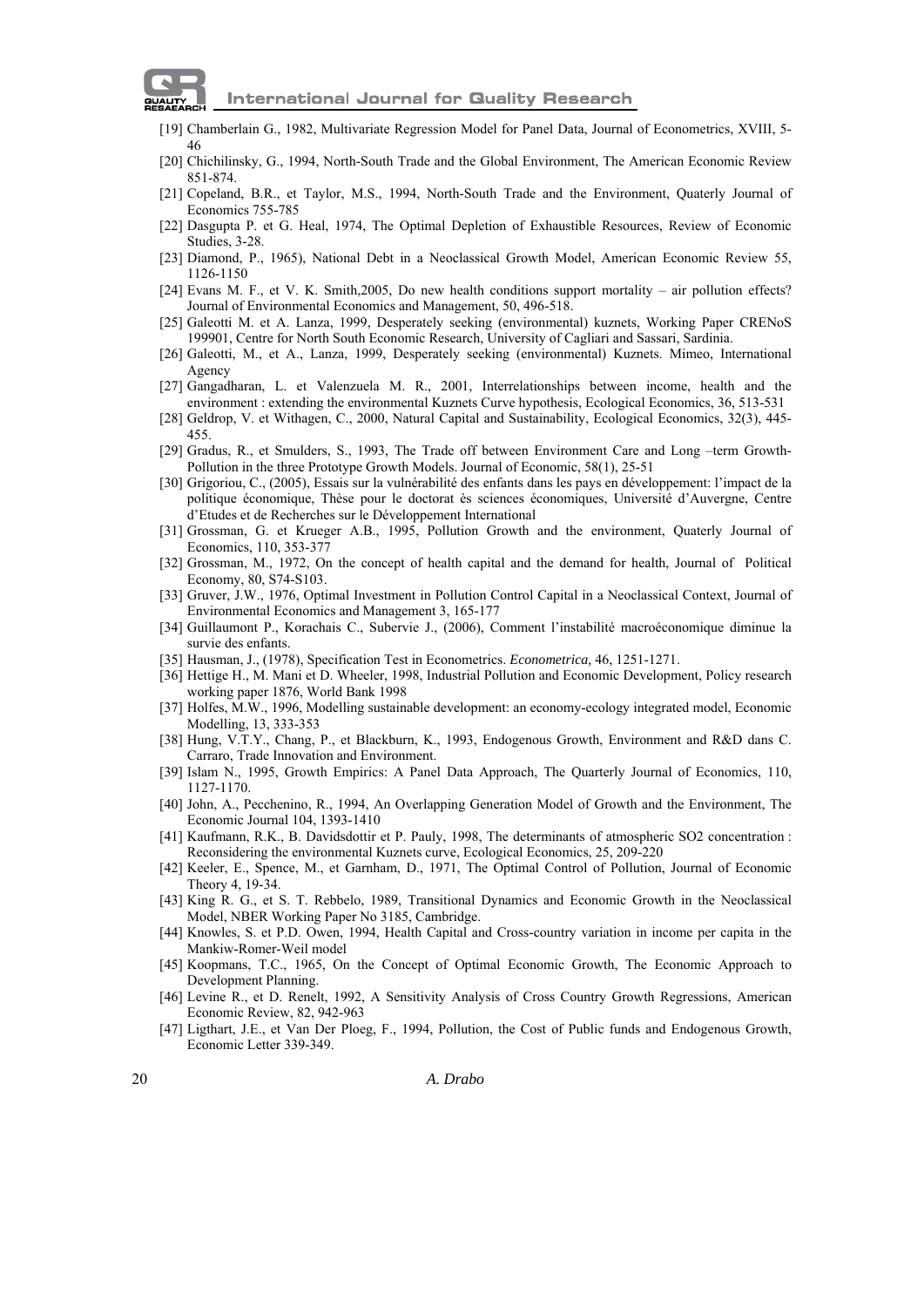

- [48] Lopez, R., 1994, The Environment as a factor of production: the Effect of Economic Growth and Trade Liberalization, Journal of Environmental Economics and Management 27, 163-184.
- [49] Mäler, K.G., 1974, Environmental Economics: A theoretical Inquiry
- [50] Mankiw,N.G., Romer et D.N. Weil, 1992, A contribution to the empirics of economic growth, The Quaterly Journal of Economics 107, 407-437
- [51] Mansour S. A., 2004, pesticide exposure Egyptian scene, Toxicology, 198, 91-115.
- [52] Pnanyotou, T., 2000, economic growth and the environment, CID working paper no. 56
- [53] Peters A., W. D. Douglas, E. M. James, A. M. Murray, 2001, Increase particulate air pollution and the triggering of myocardial infarction, Circulation, 103, 2810-2815
- [54] Ploeg F.V.D et C. Withagen, 1991, Pollution Control and the Ramsey Problem, Environmental and Resource Economics 1: 215-236
- [55] Poloniecki J. D., Atkinson R. W., De Leon A. P. et Anderson H. R., 1997, Daily time series for cardiovascular hospital admissions and previous day's air pollution in London, UK. Occupational & Environmental Medicine, 54, 535-540.
- [56] Programme des Nations Unies pour l'Environnement, 2007, UNEP 2007 annual report
- [57] Ramsey, F.P., 1928, A mathematical Theory of Saving, Economic Journal 38, 543-559.
- [58] Rebbelo S., 1991, Long Run Policy Analysis and Long Run Growth, Journal of Political Economy, XCIX, 500-521.
- [59] Resosudarmo, B.P. et Thorbecke, E., 1996, The impact of environment policies on household income for different socio-economic classes: the case of air pollutants in Indonesia, Ecological Economics, 17(2), 83- 94.
- [60] Ricci, F., 2004, Channels of transmission of environmental policy to economic growth: A Survey of the Theory, Ecological Economics, 60(4), 688-699.
- [61] Romer P., 1989, Capital Accumulation in the Theory of Long Run Growth, dans R.J. Barro éd., Modern Business Cycle Theory.
- [62] Romer, P.M., 1986, Increasing Returns and Long Run Growth, Journal of Political Economy 94, 1002-1037
- [63] Romer, P.M., 1990, Endogenous Technological Change, Journal of Political Economy 71-101.
- [64] Sala-i-Martin X., 1997, I Just Run Two Million Regression, American Economic Review, 87, 178-183.
- [65] Samet JM et alii., 2000, The National Morbidity, and Air Pollution Study. Health Effect Institute Number 94 Part II.
- [66] Schirnding V. Y., 2002, International Environmental Law and Global Public Health, Bulletin de l'OMS, 2002, 80 (12).
- [67] Schwartz J. et A. Zanobetti, 2000, Using Meta-smoothing to estimate dose-response trends across multiple studies, with application to air pollution and daily death, Epidemiology, 11, 666-672.
- [68] Schwartz J., 1999, Air pollution and hospital admissions for heart disease in eight U.S Counties. Epidemiology, 10, 17-22
- [69] Schwartz J., R. Morris, 1995, Air pollution and hospital admissions for cardiovascular disease in Detroit, Michigan. American Journal of Epidemiology, 142, 23-35.
- [70] Selden, T.M. et Song, D., 1994, Environmental Quality and Development : Is There a Kuznets Curve for Air Pollution Emissions ? Journal of Environmental Economics and Management, 27, 147-162.
- [71] Selden, T.M. et Song, D., 1995, Neoclassical Growth, the J Curve for Abatement, and the Inverted U Curve for Pollution, Journal of Environmental Economics and Management, 29, 162-168.
- [72] Shafik N., 1994, Economic development and environment quality: an econometric analysis, Oxford Economic Paper, 46, 757-773.
- [73] Solow, R., 1974, Intergenerational Equity and Exhaustible Resources, Rev. Economic. Studies (Symposium Issue) 29-46.
- [74] Solow, Robert M., 1956, A contribution to the theory of economic growth, Quarterly Journal of Economics, LXX 65-94.
- [75] Stern, D., 2005, Reversal in the Trend of Global Anthrogenic Sulfur Emissions, Rensselaer Working Papers in Economics 0504.
- [76] Stokey, N.L., 1998, Are There Limits to Growth? International Economic Review 39, 1-31.
- [77] Tahvonen O. et Kuuluvainen J., 1993, Economic Growth, Pollution and Renewble Resources, Journal of Environmental Economics and Management, 24, 101-118.
- [78] Torras, M. et J.K. Boyce, 1998, Income, inequality and pollution: a reassessment of the environment Kuznets Curve, Ecological Economics, 25, 147-160
- [79] Wilson, C. et C. Tisdell, 2001, Why farmers continue to use pesticides despite environmental, health and sustainability costs, Ecological Economics, 39, 449-462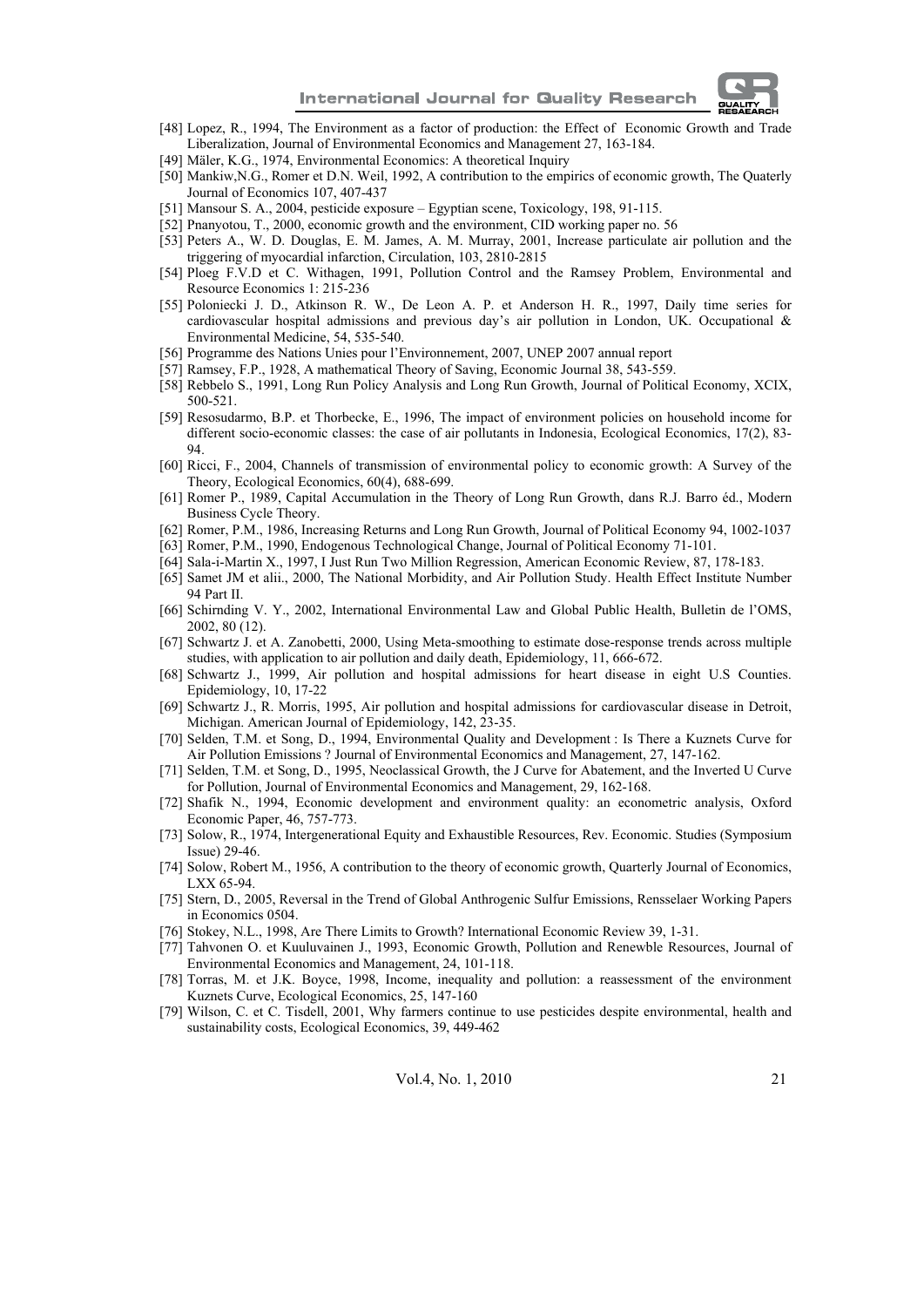

- [80] WRI, 1996, Pesticide and Immune System: The public Health Risk, World Resources Institute, Washington,DC. In: Mansour S. A., 2004, pesticide exposure – Egyptian scene, Toxicology, 198, 91-115.
- [81] Yadav S. N., 1997, Dynamic Optimization of Nitrogen Use When Groundwater Contamination Is Interlised at the Standard in the Long Run, 79, 931-945.
- [82] Zanobetti A. et Schwartz J., 2000, Race, gender and Social stutus as modifiers of the effects of PM10 on mortality, Journal of Occupational and Environmental Medecine, 42(5), 469-474.
- [83] Zellner A., 1962, An efficient method of estimating seemingly unrelated regression and tests of aggregation bias, American Statistics Associatiation, 57, 348-368

| <b>ANNEXE 1</b>                 |
|---------------------------------|
| Table 1: descriptive statistics |

|                                 |             |            |            |           | STAND.   |             |             |      |
|---------------------------------|-------------|------------|------------|-----------|----------|-------------|-------------|------|
|                                 | <b>MEAN</b> | <b>MIN</b> | <b>MAX</b> | cv        | DEV.     | <b>SKEW</b> | <b>KURT</b> | OBS. |
| <b>GDPCAP</b>                   | 5939,4      | 99,73      | 53412      | 1,3734    | 8157,8   | 1,9144      | 7,0977      | 679  |
| Pop. growth                     | 0.0194      | $-0.1971$  | 0.1661     | 0.8306    | 0.0161   | $-2.2498$   | 61,553      | 679  |
| investment                      | 0,2128      | 0,0567     | 0,6092     | 0.3124    | 0,0665   | 0.7493      | 5,3829      | 679  |
| school                          | 0.3262      | $\theta$   | 0.982      | 0.8368    | 0.273    | 0.5012      | 2,0105      | 679  |
| life expect                     | $-2,5463$   | $-3,9572$  | 0,4374     | $-0,3209$ | 0.8171   | 0,7091      | 3,0975      | 679  |
| CO <sub>2</sub> G <sub>DP</sub> | 0,4397      | 0,0204     | 2,2551     | 0,8189    | 0,3601   | 2,1372      | 8,9875      | 557  |
| <b>BODGDP</b>                   | 2.40E-06    | 1.90E-07   | 0.000027   | 1,1607    | 2,87E-06 | 4,002       | 26,884      | 403  |
| SO <sub>2</sub> G <sub>DP</sub> | 8.59E-09    | 2,46E-12   | 2,99E-07   | 2,8684    | 2,46E-08 | 8,8461      | 91,842      | 668  |
| <b>IMDPT</b>                    | 0.6901      | 0.01       | 0.99       | 0.3717    | 0.2565   | $-0,8485$   | 2,6738      | 444  |
| DOC                             | 0.9743      | 0.0163     | 4,12       | 0.9738    | 0.9488   | 1,0777      | 3,3555      | 579  |
| <b>FERTILITY</b>                | 4,184       | 1,18       | 8,4944     | 0,4775    | 1,9979   | 0,2137      | 1,6994      | 679  |
| Pop. density                    | 196,73      | 1,0896     | 5778,1     | 3,2667    | 642,68   | 6,3903      | 46,157      | 679  |
| fertilizer                      | 1754,9      | 0,8964     | 50876      | 2,5895    | 4544,4   | 6,8872      | 56,51       | 669  |

*Table 2 : correlation table among variables* 

|                                                                                               |                     | Pop.                 |                                                                                              |      | life                 |                                        |           |         |                       |      |                                                                                                                 |           |
|-----------------------------------------------------------------------------------------------|---------------------|----------------------|----------------------------------------------------------------------------------------------|------|----------------------|----------------------------------------|-----------|---------|-----------------------|------|-----------------------------------------------------------------------------------------------------------------|-----------|
|                                                                                               |                     |                      | GDPCAP growth investment school                                                              |      |                      |                                        |           |         |                       |      | expect CO2GDP BODGDP SO2GDP IMDPT DOC FERTILITY Pop. Dens                                                       |           |
|                                                                                               |                     |                      |                                                                                              |      |                      |                                        |           |         |                       |      |                                                                                                                 |           |
| Pop. growth $-0,21***$                                                                        |                     | 1,00                 |                                                                                              |      |                      |                                        |           |         |                       |      |                                                                                                                 |           |
| investment $0,16***$ -0,13***                                                                 |                     |                      | 1,00                                                                                         |      |                      |                                        |           |         |                       |      |                                                                                                                 |           |
| school                                                                                        |                     |                      | $-0.54***$ $0.48***$ $-0.29***$                                                              | 1.00 |                      |                                        |           |         |                       |      |                                                                                                                 |           |
| life expect                                                                                   |                     | $0.75***$ $-0.45***$ | $0,29***$ $0,77***$                                                                          |      | 1.00                 |                                        |           |         |                       |      |                                                                                                                 |           |
| CO2GDP                                                                                        |                     |                      | $0.21***$ $-0.12***$ $0.33***$ $0.27***$ $0.26***$                                           |      |                      | 1,00                                   |           |         |                       |      |                                                                                                                 |           |
| <b>BODGDP</b>                                                                                 | $-0.43***$ 0.11**   |                      | 0,06                                                                                         |      | $0.25***-0.41***$    | 0,03                                   | 1,00      |         |                       |      |                                                                                                                 |           |
| SO <sub>2</sub> GDP                                                                           | $-0.16***$ $0.08**$ |                      | $-0,06$                                                                                      |      | $0.15***$ $-0.22***$ | 0.05                                   | $0.17***$ | 1,00    |                       |      |                                                                                                                 |           |
| <b>IMDPT</b>                                                                                  |                     | $0.46***$ $-0.31***$ | $0.26***$ $0.59***$ $0.59***$ $0.25***$ $-0.19***$                                           |      |                      |                                        |           | $-0.06$ | 1,00                  |      |                                                                                                                 |           |
| DOC                                                                                           |                     |                      | $0.70***$ $-0.44***$ $0.17***$ $0.67***$ $0.84***$ $0.18***$ $-0.37***$ $-0.18***$ $0.56***$ |      |                      |                                        |           |         |                       | 1,00 |                                                                                                                 |           |
| FERTILITY -0.58*** 0.59*** -0.37*** 0.83*** -0.84*** -0.32*** 0.25*** 0.23*** 0.65*** 0.73*** |                     |                      |                                                                                              |      |                      |                                        |           |         |                       |      | 1,00                                                                                                            |           |
| Pop. density $0,13***$                                                                        |                     | $-0,03$              |                                                                                              |      |                      | $0.22***$ $-0.06*$ $0.20***$ $0.12***$ | $-0.07$   |         | $-0.07*$ 0.13*** 0.03 |      | $-0.20***$                                                                                                      | 1,00      |
| fertilizer                                                                                    |                     |                      |                                                                                              |      |                      |                                        |           |         |                       |      | $0.13***$ $-0.13***$ $0.23***$ $0.25***$ $0.34***$ $0.14***$ $-0.13**$ $-0.09**$ $0.26***$ $0.27***$ $-0.32***$ | $0.58***$ |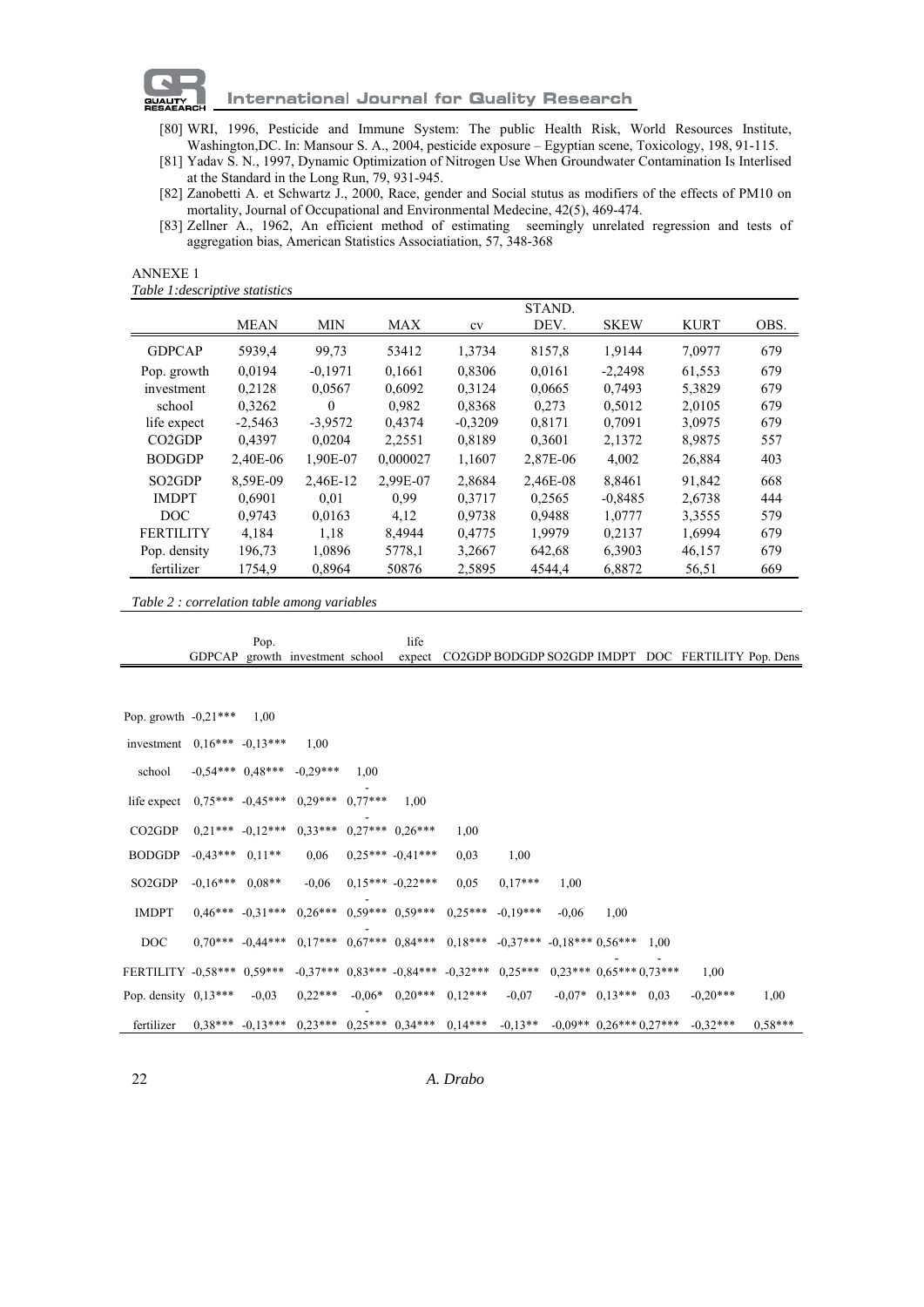

# International Journal for Quality Research

| Variables                       | characteristics                                      | sources                                  |
|---------------------------------|------------------------------------------------------|------------------------------------------|
| <b>GDPCAP</b>                   | gross domestic product per capita                    | <b>WDI 2007</b>                          |
| <b>BODGDP</b>                   | Biological Oxygen Demande per GDP                    | <b>WDI 2007</b>                          |
| CO <sub>2</sub> G <sub>DP</sub> | Carbon dioxide emission per GDP                      | <b>WDI 2007</b>                          |
| SO <sub>2</sub> GDP             | sulphur dioxide emission per GDP                     | David Stern                              |
| $\mathbf n$                     | Populatioon growth                                   | <b>WDI 2007</b>                          |
| Investment                      | gross fixed capital formation                        | <b>WDI 2007</b>                          |
| school                          | Percentage of "no schooling" in the total population | Barro and Lee 2000                       |
| logitsij                        | $log((1-mij)/mij)$                                   | WHO and UNICEF                           |
| life expect                     | -log(80-life expectancy)                             | <b>WDI 2007</b>                          |
| <b>IMDPT</b>                    | immunization rate (DPT)                              | <b>WDI 2007</b>                          |
| DOC                             | Physicians per 1000 habitants                        | <b>WDI 2007</b>                          |
| fertility                       | fertility rate                                       | <b>WDI 2007</b>                          |
| inequality                      | income inequality                                    | university of Texas income<br>inequality |
| popdens                         | Population density                                   | <b>WDI 2007</b>                          |
| fertilizer                      | fertilizer use                                       | <b>WDI 2007</b>                          |

*Table 3: Variables characteristics and sources*

*Table 4: list of countries* 

| Argentina                | Japan            |
|--------------------------|------------------|
| Australia                | Kenya            |
| Austria                  | Korea, Rep.      |
| Belgium                  | Kuwait           |
| Benin                    | Sri Lanka        |
| Bangladesh               | Lesotho          |
| Bahrain                  | Mexico           |
| Bolivia                  | Mali             |
| <b>Brazil</b>            | Malta            |
| Botswana                 | Mozambique       |
| Central African Republic | Mauritius        |
| Canada                   | Malawi           |
| Switzerland              | Malaysia         |
| Chile                    | Niger            |
| China                    | Nicaragua        |
| Cameroon                 | Netherlands      |
| Congo, Rep.              | Norway           |
| Colombia                 | Nepal            |
| Costa Rica               | New Zealand      |
| Cyprus                   | Pakistan         |
| Germany                  | Panama           |
| Denmark                  | Peru             |
| Dominican Republic       | Philippines      |
| Algeria                  | Papua New Guinea |
| Ecuador                  | Poland           |